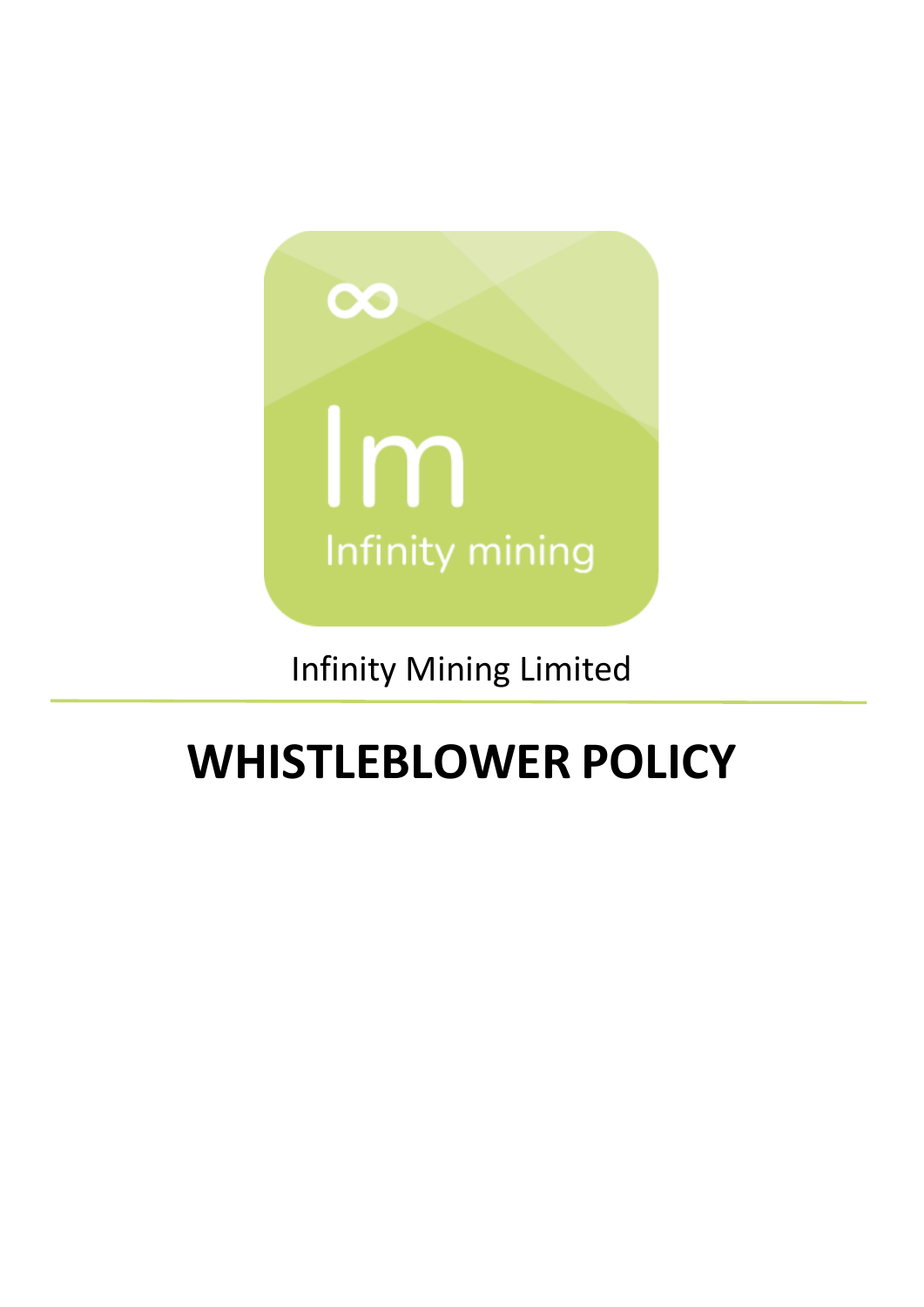# Contents

| 1.  |                                                                                                    |  |  |  |  |
|-----|----------------------------------------------------------------------------------------------------|--|--|--|--|
| 2.  |                                                                                                    |  |  |  |  |
|     | 2.1                                                                                                |  |  |  |  |
|     | 2.2                                                                                                |  |  |  |  |
|     | 2.3                                                                                                |  |  |  |  |
| 3.  |                                                                                                    |  |  |  |  |
|     | 3.1                                                                                                |  |  |  |  |
|     | 3.2                                                                                                |  |  |  |  |
| 4.  |                                                                                                    |  |  |  |  |
|     | 4.1                                                                                                |  |  |  |  |
|     | 4.2                                                                                                |  |  |  |  |
| 5.  |                                                                                                    |  |  |  |  |
|     | 5.1                                                                                                |  |  |  |  |
|     | 5.2                                                                                                |  |  |  |  |
|     | 5.3                                                                                                |  |  |  |  |
|     | 5.4                                                                                                |  |  |  |  |
| 6.  |                                                                                                    |  |  |  |  |
|     | 6.1                                                                                                |  |  |  |  |
|     | 6.2                                                                                                |  |  |  |  |
| 7.  |                                                                                                    |  |  |  |  |
| 8.  |                                                                                                    |  |  |  |  |
|     | 8.1                                                                                                |  |  |  |  |
|     | 8.2                                                                                                |  |  |  |  |
|     | 8.3                                                                                                |  |  |  |  |
|     | 8.4                                                                                                |  |  |  |  |
| 9.  |                                                                                                    |  |  |  |  |
| 10. |                                                                                                    |  |  |  |  |
| 11. |                                                                                                    |  |  |  |  |
|     | 11.1                                                                                               |  |  |  |  |
|     | 11.2                                                                                               |  |  |  |  |
|     | 11.3                                                                                               |  |  |  |  |
|     | 11.4                                                                                               |  |  |  |  |
|     | 11.5                                                                                               |  |  |  |  |
|     | How the investigation findings will be documented, reported internally and communicated to<br>11.6 |  |  |  |  |
|     |                                                                                                    |  |  |  |  |
| 12. |                                                                                                    |  |  |  |  |
| 13. |                                                                                                    |  |  |  |  |
|     | 13.1                                                                                               |  |  |  |  |
|     | 13.2                                                                                               |  |  |  |  |
| 14. |                                                                                                    |  |  |  |  |
|     | 14.1                                                                                               |  |  |  |  |
|     | 14.2                                                                                               |  |  |  |  |
|     |                                                                                                    |  |  |  |  |
|     |                                                                                                    |  |  |  |  |
|     |                                                                                                    |  |  |  |  |
|     |                                                                                                    |  |  |  |  |
|     |                                                                                                    |  |  |  |  |
|     |                                                                                                    |  |  |  |  |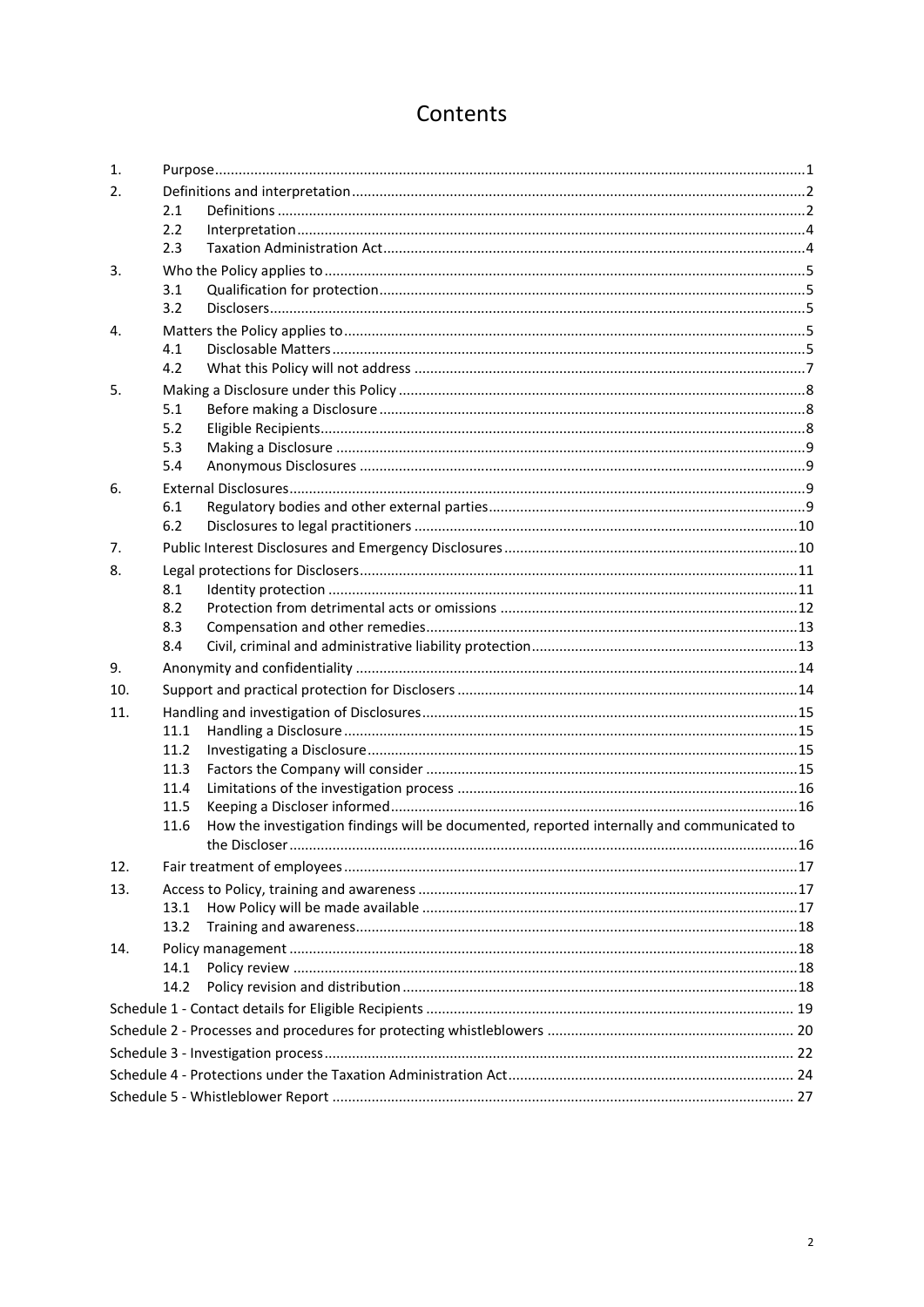

## **INFINITY MINING LIMITED AND ITS SUBSIDIARIES (THE "COMPANY" OR "INFINITY MINING") Whistleblower Policy**

(Adopted 27 September 2021)

#### <span id="page-2-0"></span>**1. Purpose**

As detailed in the Infinity Mining Ltd ACN 609 482 180 (**Company**) Code of Conduct Core Principles, the Company is committed to the highest standards of conduct and ethical behaviour in all of our business activities and to promoting and supporting a culture of honest and ethical behaviour, corporate compliance and good corporate governance across the Company. As part of that commitment, the Company has established this Whistleblower Policy (**Policy**), in compliance with applicable laws and practices.

This Policy is an important tool for helping the Company to identify wrongdoing that may not be uncovered unless there is a safe and secure means for disclosing wrongdoing. The Company encourages Disclosers who are aware of possible wrongdoing to report it in accordance with this Policy.

The purpose of this Policy is to:

- (a) provide information about the protections available to Disclosers;
- (b) encourage more Disclosures of wrongdoing;
- (c) help deter wrongdoing, in line with the Company's risk management and governance framework;
- (d) ensure individuals who disclose wrongdoing can do so safely, securely and with confidence that they will be protected and supported;
- (e) ensure Disclosures are dealt with appropriately and on a timely basis;
- (f) provide transparency around the Company's framework for receiving, handling and investigating Disclosures;
- (g) support the Company's values, Code of Conduct and Core Principles;
- (h) support the Company's long-term sustainability and reputation;
- (i) meet the entity's legal and regulatory obligations;
- (j) describe the channels though which Disclosures may be made;
- (k) provide for the process for investigating and dealing with Disclosures and how the Company will support Disclosers and protect them from Detriment; and
- (l) align with the ASX Corporate Governance Principles and Recommendations and relevant standards.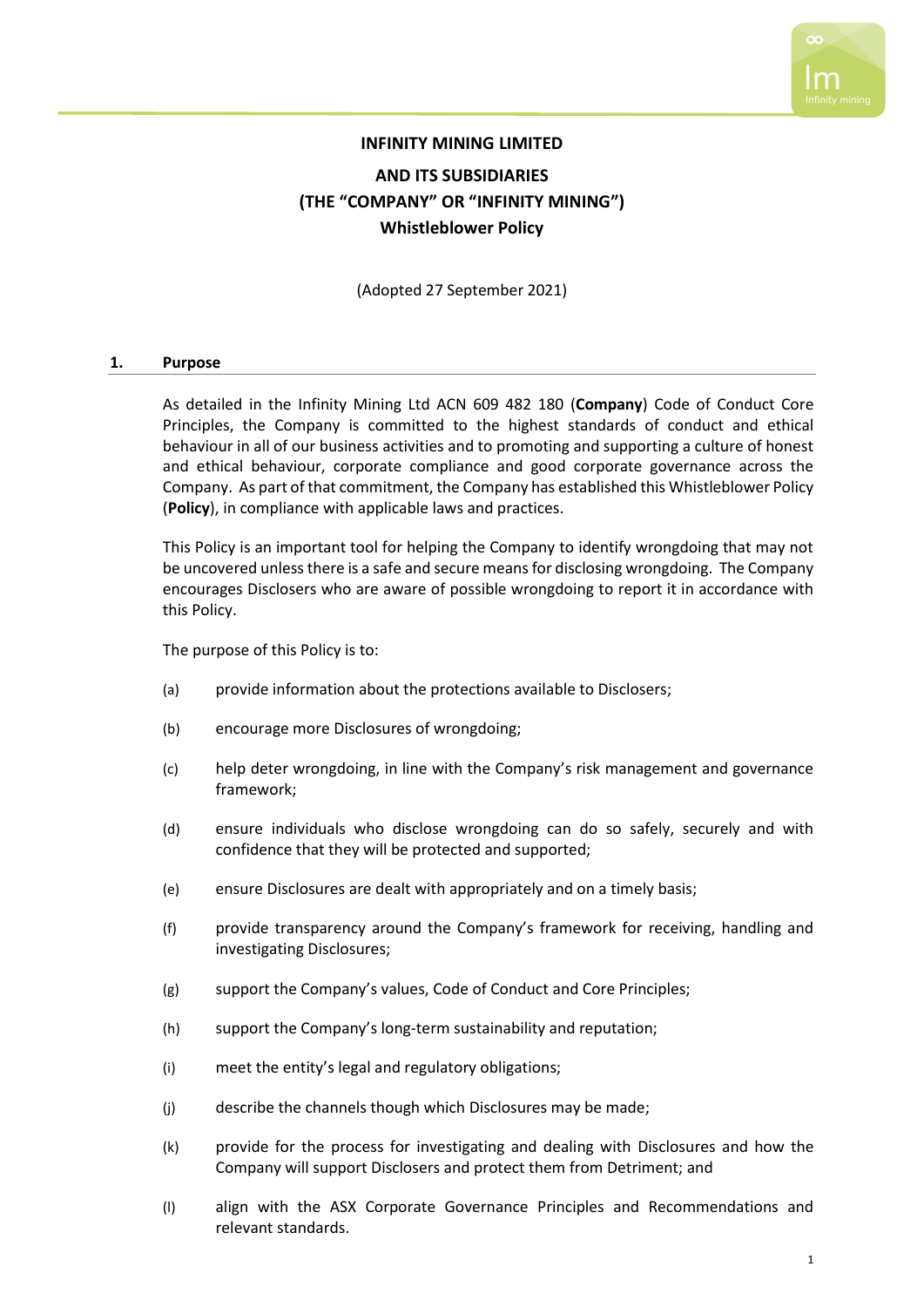

This Policy is intended to supplement all applicable laws, rules and other Company policies including, without limitation:

- (m) Code of Conduct;
- (n) Anti-Bribery and Corruption Policy;
- (o) Securities Trading Policy;
- (p) Communications Policy; and
- (q) Continuous Disclosure Policy.

This Policy does not form part of any contract of employment or any industrial instrument.

**Note**: There are certain differences between the whistleblower protections that exist under the Corporations Act and the whistleblower protections that exist under the Taxation Administration Act. Please read this Policy carefully before making a Disclosure to ensure that you understand what is required in order for you to be afforded adequate protection.

#### <span id="page-3-0"></span>**2. Definitions and interpretation**

#### <span id="page-3-1"></span>2.1 **Definitions**

In this Policy:

**APRA** means the Australian Prudential Regulation Authority.

**ASIC** means the Australian Securities and Investments Commission.

**Associate** has the meaning given to that term under the Corporations Act.

**ATO** means the Australian Tax Office.

**Audit Committee** means the audit and risk management committee of the Board from time to time.

**Board** means the board of Directors of the Company from time to time.

**Chairman** means the person appointed by the Board as chairman from time to time.

**Company** means Infinity Mining Ltd ACN 609 482 180.

**Company Secretary** means a person appointed by the Company to be the company secretary.

**Corporations Act** means the *Corporations Act 2001* (Cth).

**Corporations Regulations** means *Corporations Regulations 2001* (Cth).

**Detriment** has the meaning given in section 1317ADA of the Corporations Act, which may include, without limitation:

(a) dismissal of an employee;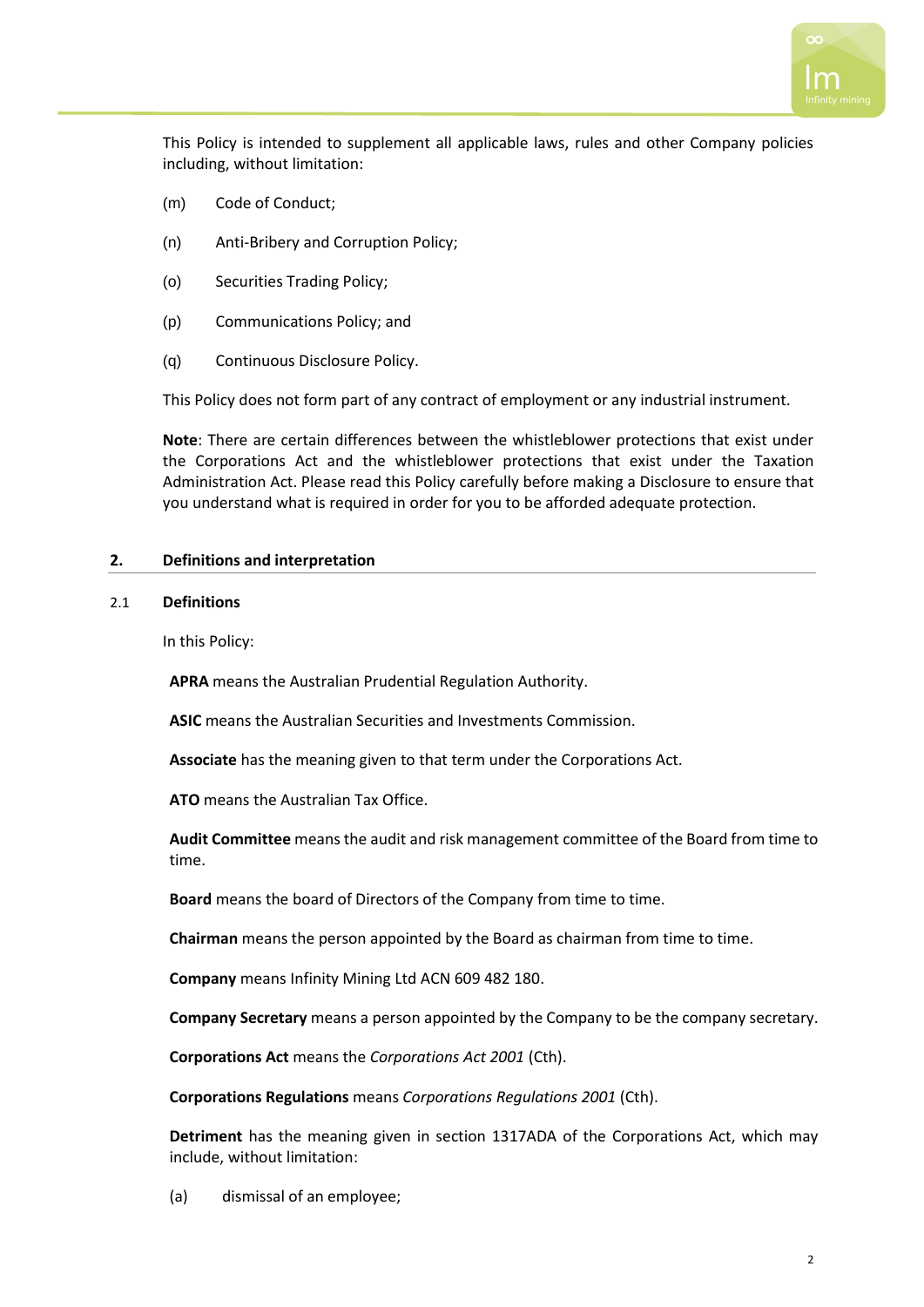

- (b) injury of an employee in his or her employment;
- (c) alteration of an employee's position or duties to his or her disadvantage;
- (d) discrimination between an employee and other employees of the same employer;
- (e) harassment or intimidation of a person;
- (f) harm or injury to a person, including psychological harm;
- (g) damage to a person's reputation;
- (h) damage to a person's business or financial position; or
- **(i)** any other damage to a person.

**Detrimental Conduct** means conduct, or a threat to engage in conduct, that causes Detriment to a Discloser.

**Director** means any person holding the position of a director of the Company and includes an alternate director and Directors means the directors for the time being of the Company or as the context permits such number of them as have authority to act for the Company.

**Disclosable Matter** has the meaning given to that term by clause [4.1](#page-6-4) of this Policy.

**Discloser** means a person who makes a Disclosure in accordance with section 1317AA of the Corporations Act and is a person listed in clause [3.2](#page-6-2) of this Policy.

**Disclosure** means a disclosure of information relating to a Disclosable Matter.

**Eligible Recipient** has the meaning given to that term by clause [5.2\(b\)](#page-9-3) of this Policy.

**Emergency Disclosure** has the meaning given to that term by clause [7\(c\)](#page-11-2) of this Policy.

**Journalist** means a person who is working in a professional capacity as a journalist for any of the following:

- (a) a newspaper or magazine;
- (b) a radio or television broadcasting service;
- (c) an electronic service (including a service provided through the internet) that:
	- (1) is operated on a commercial basis, or operated by a body that provides a national broadcasting service (within the meaning of the *Broadcasting Services Act 1992* (Cth)); and
	- (2) is similar to a newspaper, magazine or radio or television broadcast.

**Officer** has the meaning given to that term by section 9 of the Corporations Act.

**Misconduct** includes fraud, negligence, default, breach of trust and breach of duty.

**Personnel** means Officers, Senior Managers or employees of the Company.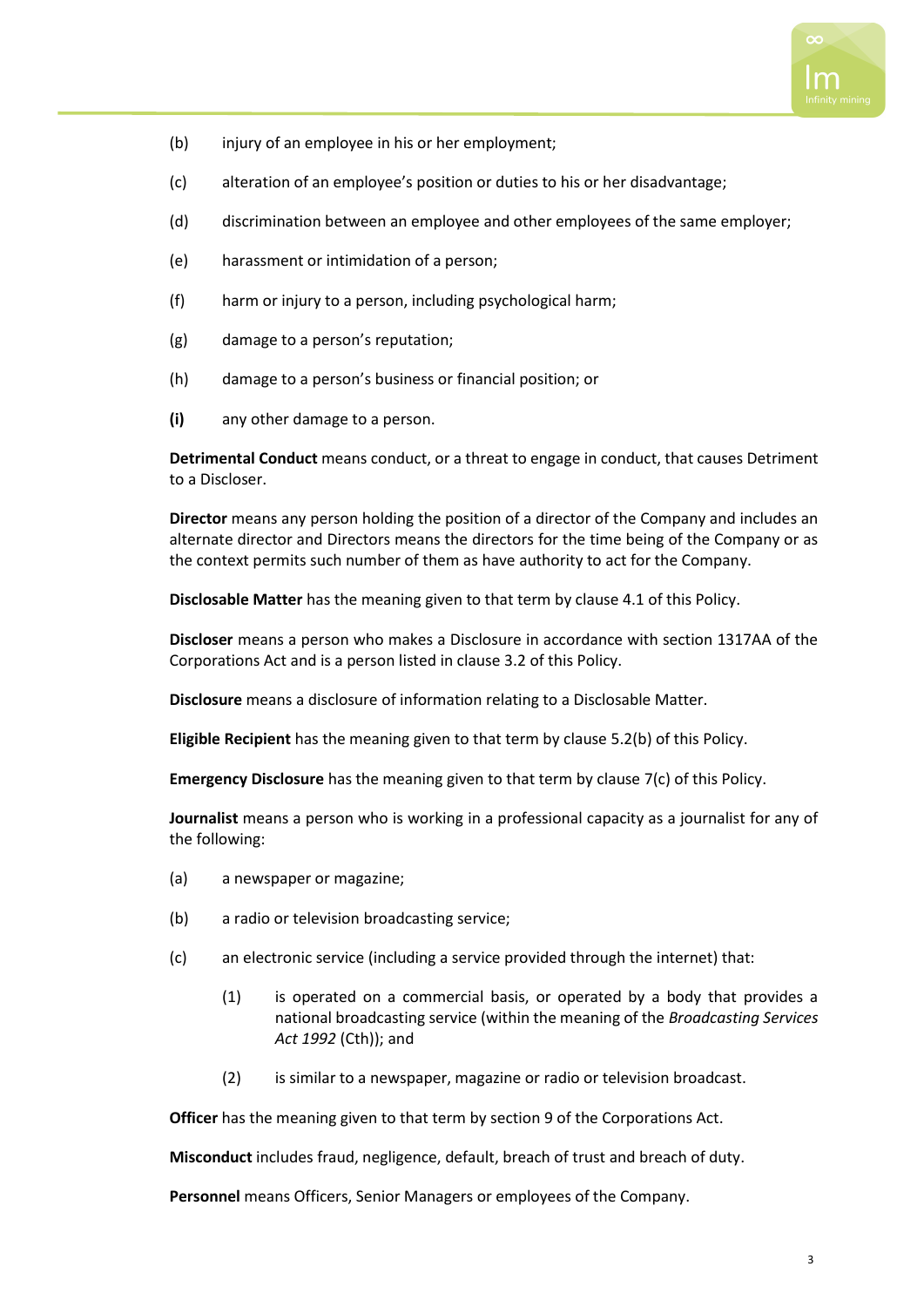

#### **Personal Work-Related Grievance** means a grievance that:

- (a) relates to the Discloser's current or former employment and has, or tends to have, implications for the Discloser personally;
- (b) does not have any significant implications for the Company to which the grievance relates, or another regulated entity under part 9.4AAA of the Corporations Act, that do not relate to the Discloser; and
- (c) does not concern conduct, or alleged conduct, referred to in section 1317AA(5)(c),(d),(e) or (f) of the Corporations Act.

**Policy** means this Whistleblower Policy.

**Public Interest Disclosure** has the meaning given to that term by clause [7\(b\)](#page-11-3) of this Policy.

**Related Body Corporate** has the meaning given to that term under the Corporations Act.

**Senior Manager** means a person (other than an Officer of the Company) who makes, or participates in making, decisions that affect the whole, or a substantial part, of the business of the Company, or who has the capacity to affect significantly the Company's financial standing.

**Taxation Administration Act** means the *Taxation Administration Act 1953* (Cth).

#### <span id="page-5-0"></span>2.2 **Interpretation**

Unless the contrary intention appears, a reference in this Policy to:

- (a) the singular includes the plural and vice versa;
- (b) one gender includes the others;
- (c) an item, recital, clause, subclause, paragraph, schedule or attachment is to an item, recital, clause, subclause, paragraph of, or schedule or attachment to, this Policy and a reference to this Policy includes any schedule or attachment; and
- (d) headings are for ease of reference only and do not affect the meaning or interpretation of this Policy.

#### <span id="page-5-1"></span>2.3 **Taxation Administration Act**

Certain disclosures of information may have protection under whistleblower provisions in the Taxation Administration Act. Set out in [Schedule](#page-25-0) 4 is a summary of these protections, which is not exhaustive or intended to override the regulatory protections under the Taxation Administration Act. Any matter that should be dealt with under the Taxation Administration Act provisions, will be handled in that manner by the Company. The Company may deal with any disclosure made under the Taxation Administration Act in the manner contemplated by this Policy.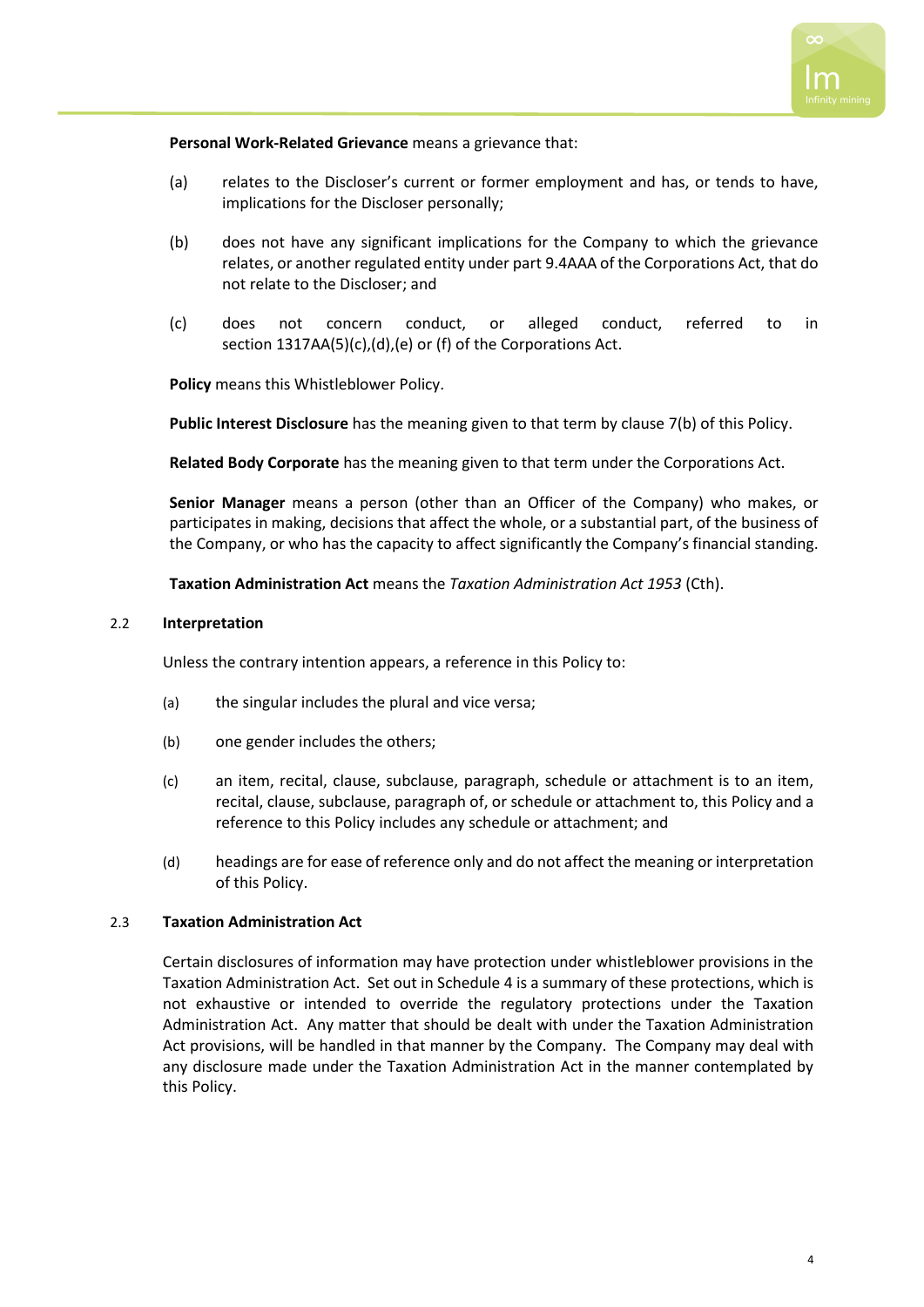

#### <span id="page-6-0"></span>**3. Who the Policy applies to**

#### <span id="page-6-1"></span>3.1 **Qualification for protection**

- (a) A Discloser qualifies for protection as a whistleblower under the Corporations Act if they are a Discloser in relation to the Company and:
	- (1) they have made a Disclosure relating to a Disclosable Matter:
		- (A) directly to an Eligible Recipient; or
		- (B) to ASIC, APRA or another Commonwealth Body prescribed by the Corporations Regulations for the purposes of s 1317AA(1)(b) of the Corporations Act;
	- (2) they have made a Disclosure to a legal practitioner for the purposes of obtaining legal advice or legal representation about the operation of the whistleblower provisions in the Corporations Act; or
	- (3) they have made an Emergency Disclosure or Public Interest Disclosure.

#### <span id="page-6-2"></span>3.2 **Disclosers**

An individual is a Discloser for the purposes of this Policy if the individual is, or has been, any of the following:

- <span id="page-6-5"></span>(a) an Officer of the Company;
- (b) an employee of the Company (including permanent, part-time, fixed-term or temporary employees, interns, secondees and managers);
- (c) an individual who supplies services or goods to the Company (whether paid or unpaid) (e.g. current and former contractors, consultants, service providers and business partners);
- (d) an employee of a person that supplies goods or services to the Company (whether paid or unpaid);
- <span id="page-6-6"></span>(e) an individual who is an Associate of the Company;
- (f) a relative, dependant or spouse of an individual referred to in any of paragraphs [\(a\)](#page-6-5) to [\(e\)](#page-6-6) above; and
- (g) an individual prescribed by the Corporations Regulations for the purposes of section 1317AAA(i) of the Corporations Act.

#### <span id="page-6-3"></span>**4. Matters the Policy applies to**

#### <span id="page-6-4"></span>4.1 **Disclosable Matters**

(a) A Disclosable Matter involves information that the Discloser has reasonable grounds to suspect concerns Misconduct or an improper state of affairs or circumstances in relation to: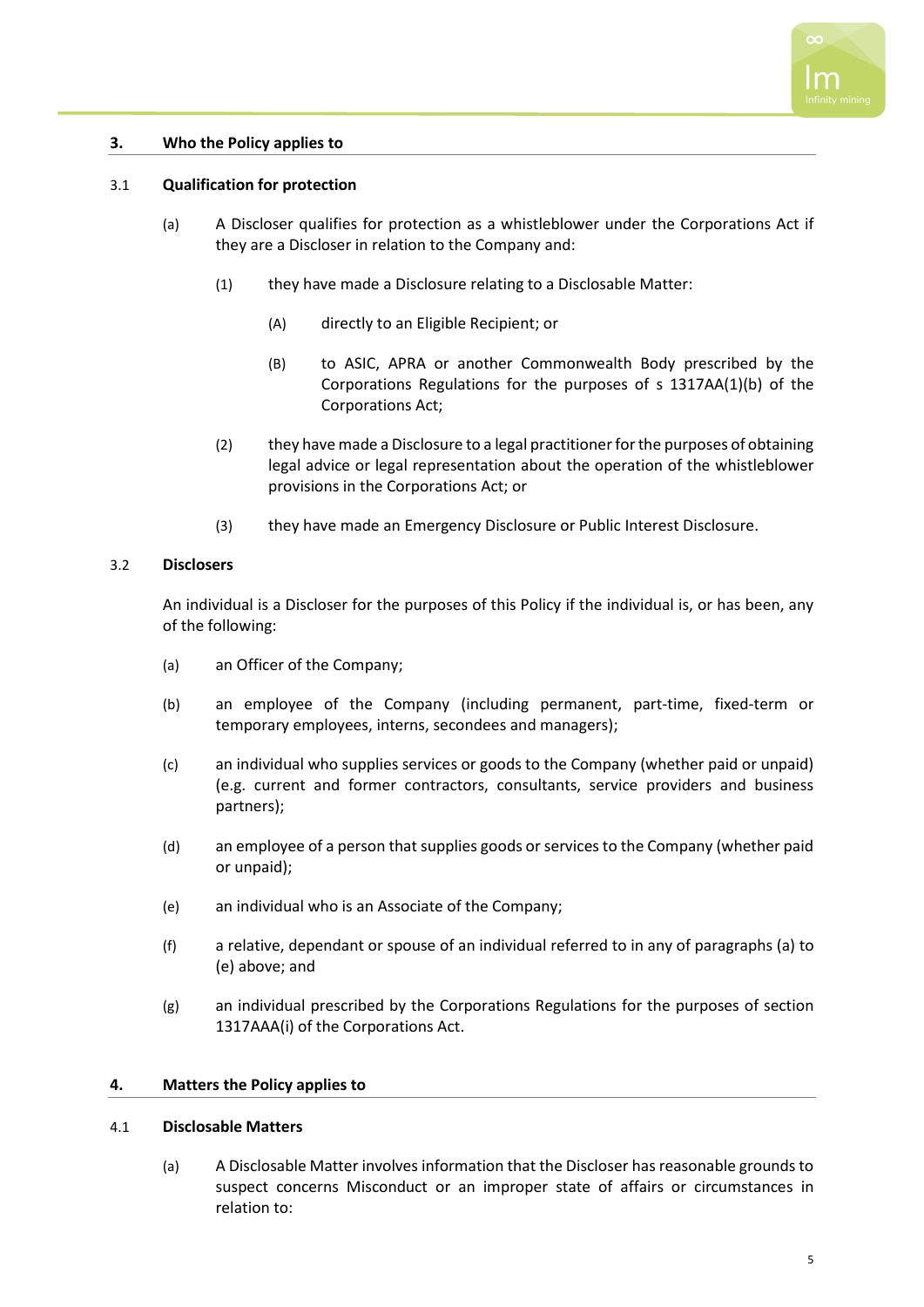

- (1) the Company; or
- (2) a Related Body Corporate of the Company.
- (b) The term 'reasonable grounds to suspect' is based on the objective reasonableness of the reasons for the Discloser's suspicion. A Discloser's motive for making a Disclosure, or their personal opinion of the person(s) involved, does not prevent them from qualifying for protection under the Corporations Act.
- <span id="page-7-0"></span>(c) Without limitation, a Disclosable Matter includes information which indicates that the Company or a Related Body Corporate (including one or more of their employees and Officers) has engaged in conduct that:
	- (1) constitutes an offence against, or a contravention of, a provision of any of the following:
		- (A) the Corporations Act;
		- (B) the *Australian Securities and Investments Commission Act 2001* (Cth);
		- (C) the *Banking Act 1959* (Cth);
		- (D) the *Financial Sector (Collection of Data) Act 2001* (Cth);
		- (E) the *Insurance Act 1973* (Cth);
		- (F) the *Life Insurance Act 1995* (Cth);
		- (G) the *National Consumer Credit Protection Act 2009* (Cth);
		- (H) the *Superannuation Industry (Supervision) Act 1993* (Cth);
		- (I) an instrument made under an Act referred to in paragraphs [\(A\)](#page-7-0) to [\(H\)](#page-7-1) above;
	- (2) constitutes an offence against any other law of the Commonwealth that is punishable by imprisonment for a period of 12 months or more;
	- (3) represents a danger to the public or the financial system; or
	- (4) is prescribed by the Corporations Regulations for the purposes of section 1317AA(5)(f) of the Corporations Act.
- <span id="page-7-1"></span>(d) By way of further example, the following types of wrongdoing will amount to a Disclosable Matter:
	- (1) illegal conduct, such as theft, dealing in, or use of illicit drugs, violence or threated violence and criminal damage against property);
	- (2) fraud, money laundering or misappropriation of funds;
	- (3) offering or accepting a bribe;
	- (4) financial irregularities;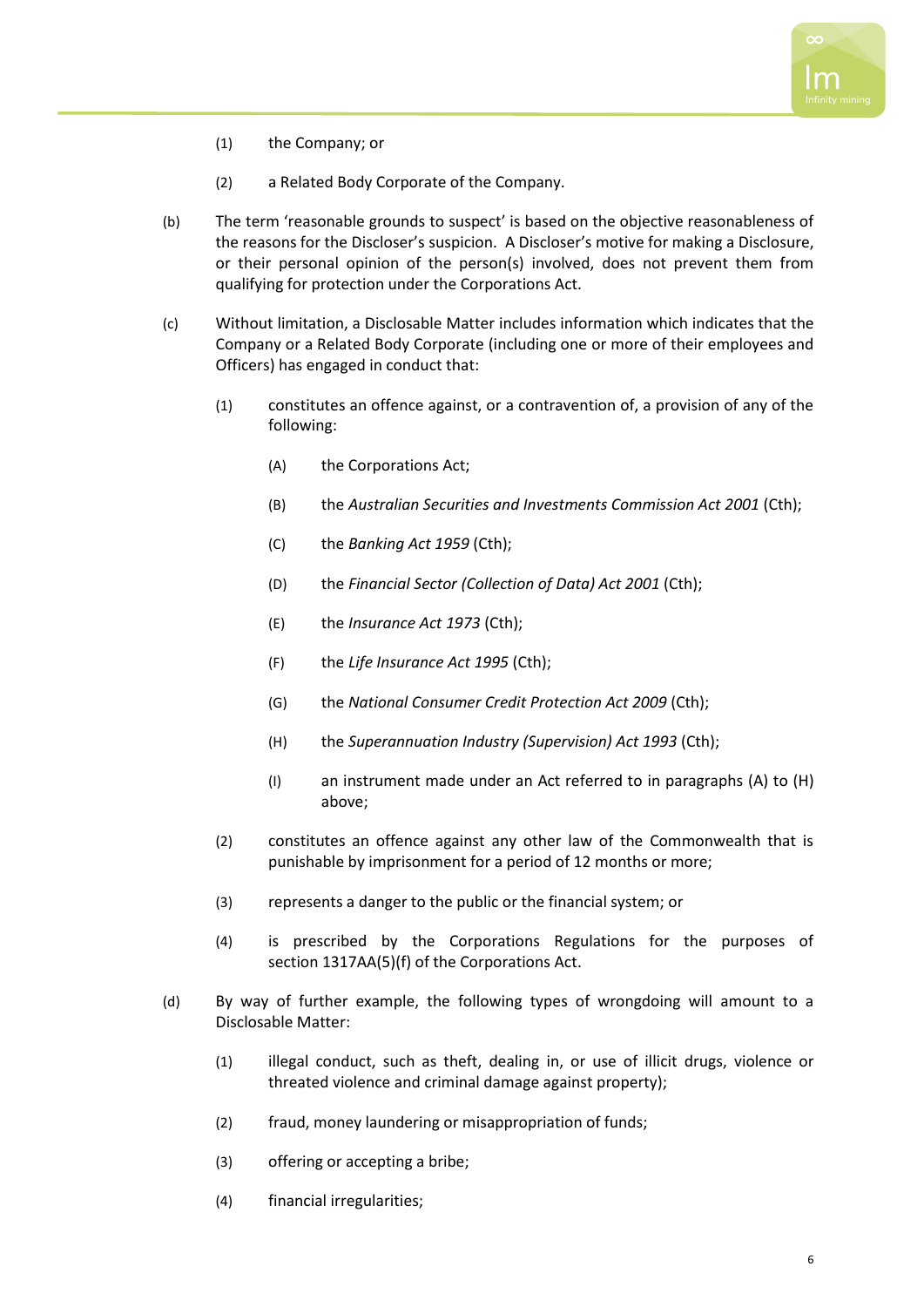

- (5) failure to comply with, or breach of, legal or regulatory requirements;
- (6) conduct which poses a serious risk to health of an individual or the general public;
- (7) conduct which poses a serious risk to the environment;
- (8) conduct which breaches the Code of Conduct;
- (9) conduct which breaches any Company policy or procedure;
- (10) engaging in or threatening to engage in Detrimental Conduct against a person who has made a Disclosure or is believed or suspected to have made, or be planning to make, a Disclosure; or
- (11) conduct which is intended to conceal any of the above or records or other evidence related to any of the above.
- (e) A Disclosable Matter includes conduct that may not involve a contravention of a particular law.
- (f) Information that indicates a significant risk to public safety or the stability of, or confidence in, the financial system is a Disclosable Matter, even if it does not involve a breach of a particular law.
- (g) A Discloser can still qualify for protection even if their Disclosure turns out to be incorrect.

#### <span id="page-8-0"></span>4.2 **What this Policy will not address**

- (a) This Policy is intended to complement (not replace) any applicable usual reporting avenues the Company has for raising issues of concern (for example, by talking to the relevant manager).
- (b) Disclosures that relate solely to Personal Work-Related Grievances, and that do not relate to Detriment or threat of Detriment to the Discloser, do not qualify for protection under the Corporations Act.
- (c) The Corporations Act includes the following specific examples of grievances that may be Personal Work-Related Grievances. These examples include:
	- (1) an interpersonal conflict between the Discloser and another employee;
	- (2) a decision that does not involve a breach of workplace laws;
	- (3) a decision about the engagement, transfer or promotion of the Discloser;
	- (4) a decision about the terms and conditions of engagement of the Discloser;
	- (5) a decision to suspend or terminate the engagement of the Discloser, or otherwise to discipline the Discloser.
- (d) A Personal Work-Related Grievance may still qualify for protection if: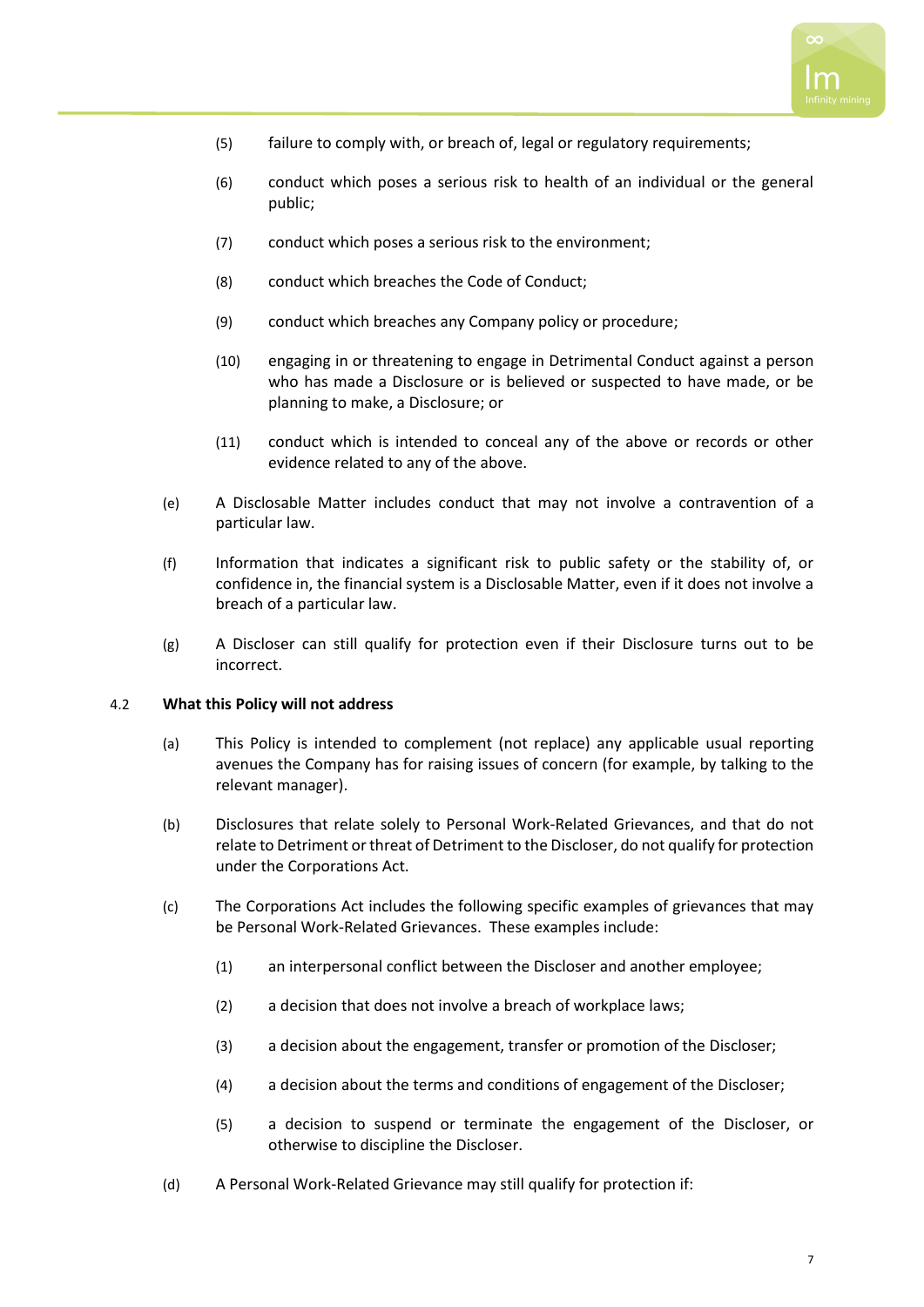

- (1) it includes information about Misconduct, or information about Misconduct includes or is accompanied by a Personal Work-Related Grievance (mixed report);
- (2) the Company has breached employment or other laws punishable by imprisonment for a period of 12 months or more, engaged in conduct that represents a danger to the public, or the Disclosure relates to information that suggests Misconduct beyond the Discloser's personal circumstances;
- (3) the Discloser suffers from or is threatened with Detriment for making a Disclosure; or
- (4) the Discloser seeks legal advice or legal representation about the operation of the whistleblower protections under the Corporations Act.
- (e) Any complaints of injustice in the assessment of an employee's performance, or discrimination, will be dealt with under the appropriate Company policy.
- (f) Employees may raise Personal Work-Related Grievances and other types of issues or concerns that are not covered by this Policy by contacting the Company Secretary
- (g) Employees are encouraged to seek legal advice about their rights and protections under employment or contract law and to resolve their Personal Work-Related Grievance.

#### <span id="page-9-0"></span>**5. Making a Disclosure under this Policy**

#### <span id="page-9-1"></span>5.1 **Before making a Disclosure**

- (a) Employees of the Company who become aware of, or suspect on reasonable grounds, potential cases of Disclosable Matters are encouraged to discuss the matter with their manager at first instance. This is not a requirement and the Employee is free to make a Disclosure under this Policy without first discussing with their manager.
- (b) In making a Disclosure, a Discloser must have reasonable grounds to suspect that their Disclosure concerns a Disclosable Matter.

#### <span id="page-9-2"></span>5.2 **Eligible Recipients**

- (a) A Discloser must make their Disclosure directly to an Eligible Recipient, in order for the Disclosure to qualify for protection under the Corporations Act (except for external Disclosures made in accordance with clause [6](#page-10-2) of this Policy).
- <span id="page-9-3"></span>(b) Under the Corporations Act each of the following is an Eligible Recipient in relation to the Company:
	- (1) an Officer or Senior Manager of the Company or a Related Body Corporate;
	- (2) the internal or external auditor (including a member of an audit team conducting an audit) of the Company or a Related Body Corporate;
	- (3) an actuary of the Company or a Related Body Corporate; and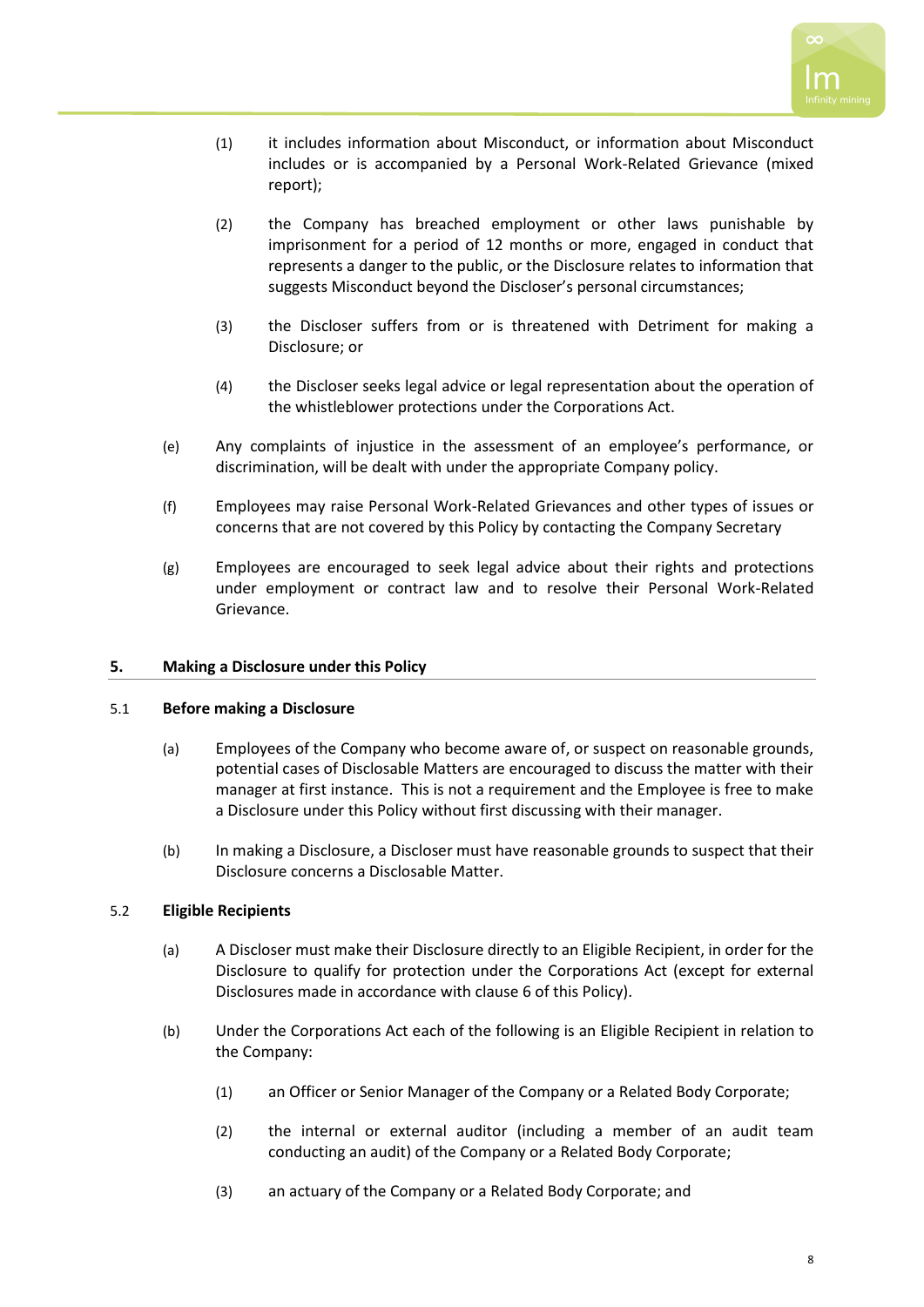

- (4) such other persons (if any) authorised by the Company to receive Disclosures under this Policy, which may be set out in [Schedule](#page-20-0) 1 or as otherwise approved by the Company from time to time.
- (c) If any person is in doubt as to who is an Eligible Recipient, the Disclosure may be made to the Company Secretary.

#### <span id="page-10-0"></span>5.3 **Making a Disclosure**

- (a) Contact details for certain Eligible Recipients and the Company's external whistleblowing service (if any) are provided i[n Schedule](#page-20-0) 1 to this Policy.
- (b) A Discloser should expressly refer to this Policy when making a Disclosure.
- (c) External disclosures are dealt with under clause [6](#page-10-2) of this Policy.
- (d) The Company may from time to time appoint additional Eligible Recipients within the Company and may engage an external whistleblowing service to receive Disclosures.
- (e) The Company will communicate the identity and contact details of Eligible Recipients and details of any external whistleblowing service (as available) to Officers and employees of the Company by updating [Schedule](#page-20-0) 1 of this Policy.
- (f) Any Disclosure made will be treated in accordance with this Policy.

#### <span id="page-10-1"></span>5.4 **Anonymous Disclosures**

- (a) A Disclosure can be made anonymously and still be protected under the Corporations Act.
- (b) A Discloser can choose to remain anonymous while making a Disclosure, over the course of any investigation and after any investigation is finalised.
- (c) A Discloser may refuse to answer questions that they feel could reveal their identity at any time, including during follow-up conversations.
- (d) A Discloser who wishes to remain anonymous should maintain ongoing two-way communication with the Company, so the Company can ask for follow-up questions or provide feedback.

#### <span id="page-10-2"></span>**6. External Disclosures**

#### <span id="page-10-3"></span>6.1 **Regulatory bodies and other external parties**

- (a) The Company encourages employees and external Disclosers to make a Disclosure to one of the Company's internal or external Eligible Recipients in the first instance. The Company would like to be aware of and address wrongdoing as early as possible. The Company's approach is intended to help build confidence and trust in this Policy and its whistleblower processes and procedures.
- (b) A Discloser may also make a Disclosure directly to regulatory bodies, or other external parties, about a Disclosable Matter and qualify for protection under the Corporations Act without making a prior Disclosure to the Company.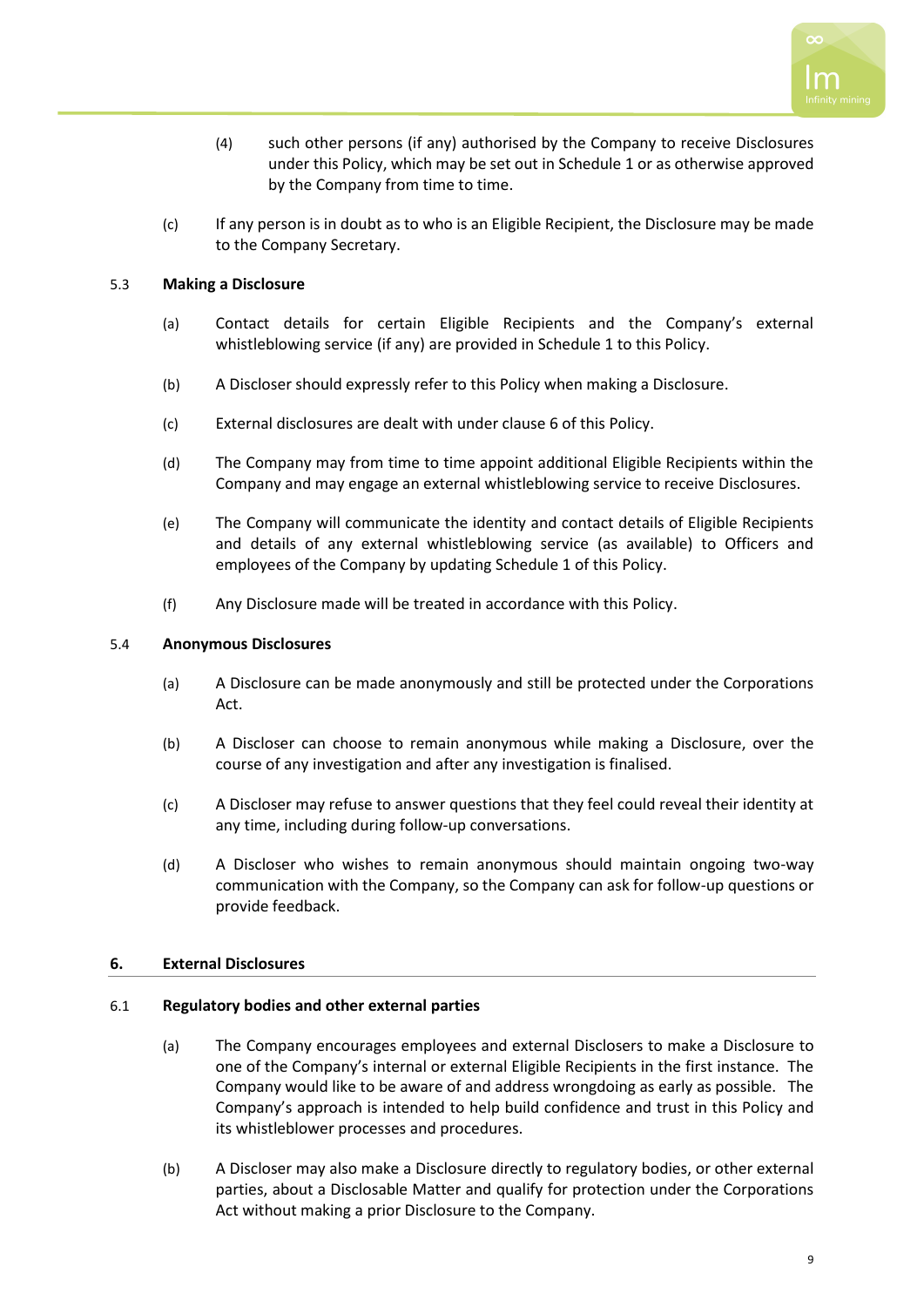

- (c) A Disclosure can be made to:
	- (1) ASIC;
	- (2) APRA; or
	- (3) another Commonwealth body prescribed by the Corporations Regulations for the purposes of s 1317AA(1)(b)(iii) of the Corporations Act;

and qualify for protection under the Corporations Act.

#### <span id="page-11-0"></span>6.2 **Disclosures to legal practitioners**

A Disclosure to a legal practitioner for the purposes of obtaining legal advice or legal representation in relation to the operation of the whistleblower provisions in Part 9.4AAA of the Corporations Act is protected (even in the event that the legal practitioner concludes that a Disclosure does not relate to a Disclosable Matter).

#### <span id="page-11-1"></span>**7. Public Interest Disclosures and Emergency Disclosures**

- (a) Disclosures can be made to a Journalist or parliamentarian under certain circumstances and qualify for protection under the Corporations Act.
- <span id="page-11-4"></span><span id="page-11-3"></span>(b) A Public Interest Disclosure is the Disclosure of information to a Journalist or a parliamentarian, where:
	- (1) at least 90 days have passed since the Discloser made a Disclosure to ASIC, APRA or another Commonwealth body prescribed by the Corporations Regulations for the purposes of s 1317AA(1)(b)(iii) of the Corporations Act;
	- (2) the Discloser does not have reasonable grounds to believe that that action is being, or has been taken, in relation to their Disclosure;
	- (3) the Discloser has reasonable grounds to believe that making a further Disclosure of the information would be in the public interest; and
	- (4) before making the Public Interest Disclosure, the Discloser has given written notice to the body in sub-paragraph [\(1\)](#page-11-4) (i.e. the body to which the previous Disclosure was made) that:
		- (A) includes sufficient information to identify the previous Disclosure; and
		- (B) states that the Discloser intends to make a Public Interest Disclosure.
- <span id="page-11-5"></span><span id="page-11-2"></span>(c) An Emergency Disclosure is the Disclosure of information to a Journalist or parliamentarian, where:
	- (1) the Discloser has previously made a Disclosure of the information to ASIC, APRA or another Commonwealth body prescribed by the Corporations Regulations for the purposes of s 1317AA(1)(b) of the Corporations Act;
	- (2) the Discloser has reasonable grounds to believe that the information concerns a substantial and imminent danger to the health or safety of one or more persons or to the natural environment;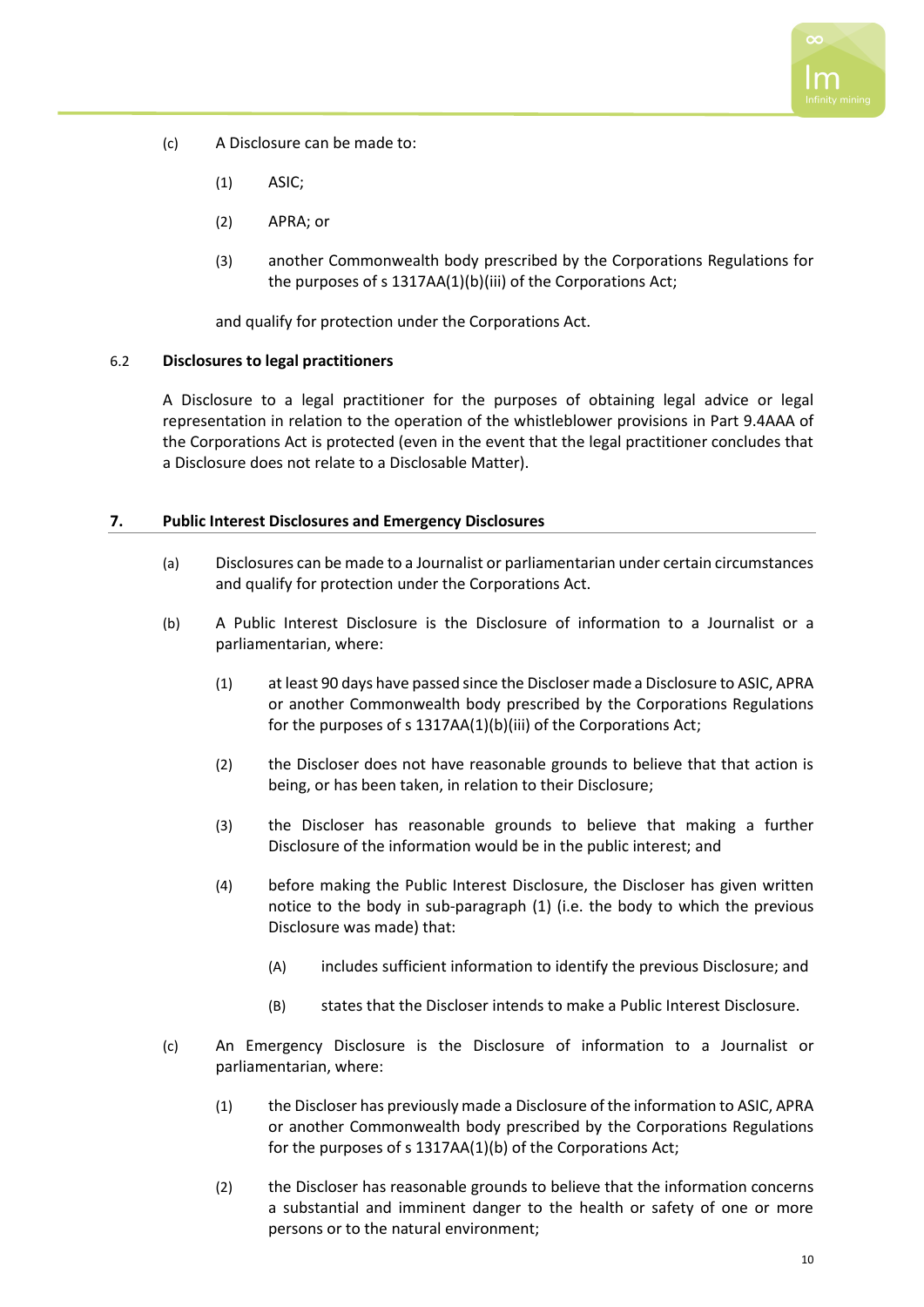

- (3) before making the Emergency Disclosure, the Discloser has given written notice to the body in sub-paragrap[h \(1\)](#page-11-5) (i.e. the body to which the previous Disclosure was made) that:
	- (A) includes sufficient information to identify the previous Disclosure; and
	- (B) states that the Discloser intends to make an Emergency Disclosure; and
- (4) the extent of the information disclosed in the Emergency Disclosure is no greater than is necessary to inform the Journalist or parliamentarian of the substantial and imminent danger.
- (d) It is important for a Discloser to understand the criteria for making a Public Interest Disclosure or Emergency Disclosure.
- (e) In particular, Disclosers should note before making a Public Interest Disclosure or Emergency Disclosure, a Disclosure must have previously been made to ASIC, APRA or a prescribed body and written notice provided to the body to which the Disclosure was made. Additionally, in the case of a Public Interest Disclosure, at least 90 days must have passed since the previous Disclosure.
- (f) A Disclosershould contact an independent legal adviser before making a Public Interest Disclosure or an Emergency Disclosure.

#### <span id="page-12-0"></span>**8. Legal protections for Disclosers**

This claus[e 8](#page-12-0) sets out the protections that are available under Part 9.4AAA of the Corporations Act to Disclosers.

#### <span id="page-12-1"></span>8.1 **Identity protection**

- (a) The Company has legal obligations to protect the confidentiality of a Discloser's identity.
- <span id="page-12-2"></span>(b) A person (including Personnel bound by this Policy) cannot disclose the identity of a Discloser or information that is likely to lead to the identification of the Discloser (which they have obtained directly or indirectly because the Discloser made a Disclosure that qualifies for protection).
- <span id="page-12-3"></span>(c) The exception to clause [8.1\(b\)](#page-12-2) is if a person discloses the identity of the Discloser:
	- (1) to ASIC, APRA, or a member of the Australian Federal Police (within the meaning of the *Australian Federal Police Act 1979* (Cth));
	- (2) to a legal practitioner (for the purposes of obtaining legal advice or legal representation about the whistleblower provisions in Part 9.4AAA of the Corporations Act);
	- (3) to a person or body prescribed by the Corporations Regulations for the purposes of section 1317AAE(2)(e) of the Corporations Act; or
	- (4) with the consent of the Discloser.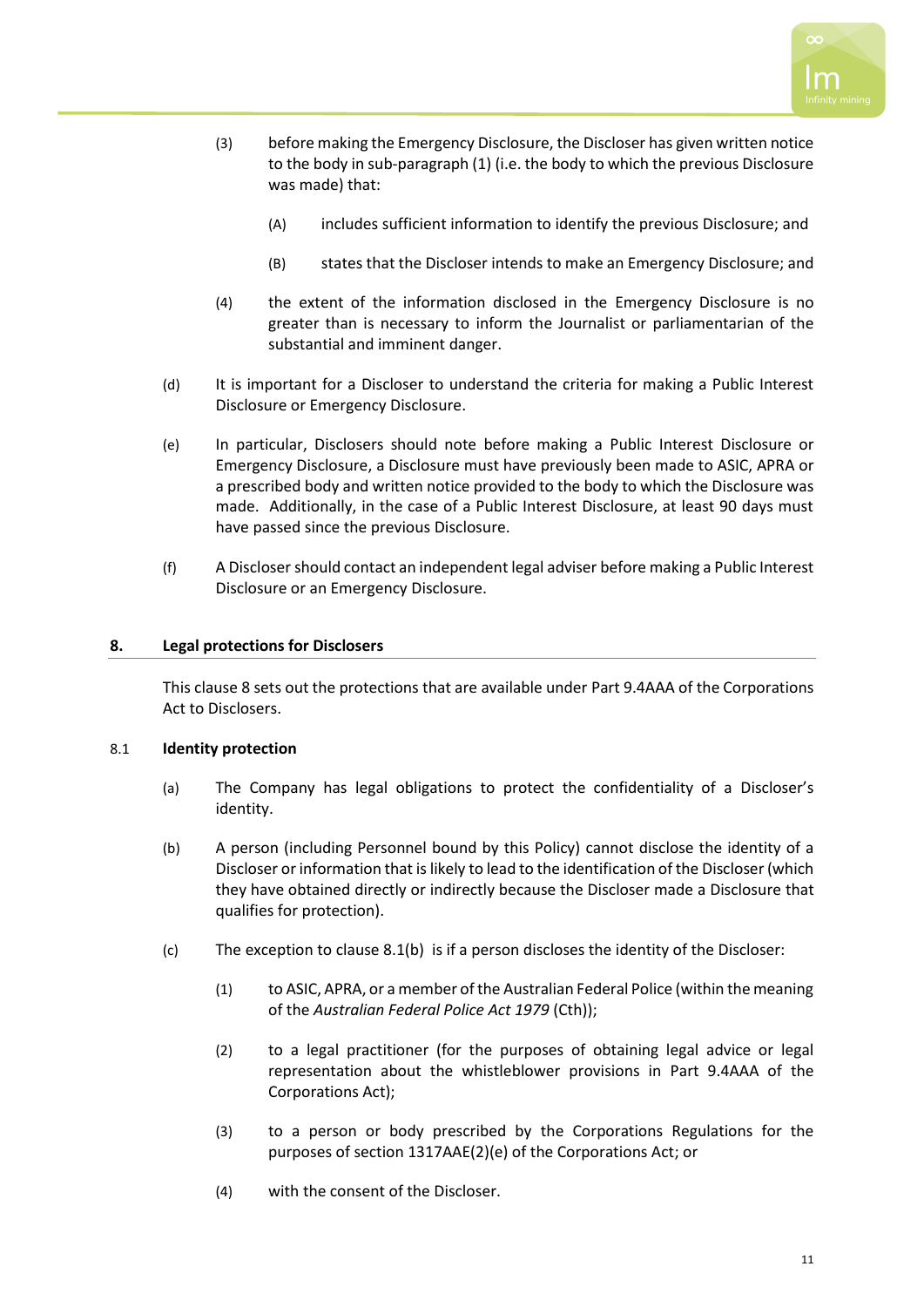

- <span id="page-13-1"></span>(d) A person can disclose the information contained in a Disclosure with or without the Discloser's consent if:
	- (1) the disclosure of information:
		- (A) does not include the Discloser's identity; and
		- (B) is reasonably necessary for investigating the Disclosable Matter raised in the Disclosure; and
	- (2) the entity has taken all reasonable steps to reduce the risk that the Discloser will be identified from the information.
- (e) It is illegal for a person to identify a Discloser, or disclose information that is likely to lead to the identification of the Discloser, outside the exceptions in paragraphs [\(c\)](#page-12-3) and [\(d\)](#page-13-1) of this clause.
- (f) A Discloser can lodge a complaint with the Company about a breach of confidentiality by contacting the Company Secretary.
- (g) A Discloser may lodge a complaint about a breach of confidentiality with a regulator, such as ASIC, APRA or the ATO, for investigation.

#### <span id="page-13-0"></span>8.2 **Protection from detrimental acts or omissions**

- (a) A person (including Personnel bound by this Policy) cannot engage in conduct that:
	- (1) causes Detriment to a Discloser (or another person); or
	- (2) constitutes the making of a threat to cause Detriment to a Discloser (or another person),
	- if:
	- (3) the person believes or suspects that the Discloser (or another person) made, may have made, proposes to make or could make a Disclosure that qualifies for protection; and
	- (4) the belief or suspicion is the reason, or part of the reason, for the Detrimental Conduct,

#### (**Detrimental Conduct**).

- (b) A threat may be express or implied, or conditional or unconditional. A Discloser (or another person) who has been threatened in relation to a Disclosure does not have to actually fear that the threat will be carried out.
- (c) Section 1317ADA of the Corporations Act provides that Detriment includes any of the following:
	- (1) dismissal of an employee;
	- (2) injury of an employee in his or her employment;
	- (3) alteration of an employee's position or duties to his or her disadvantage;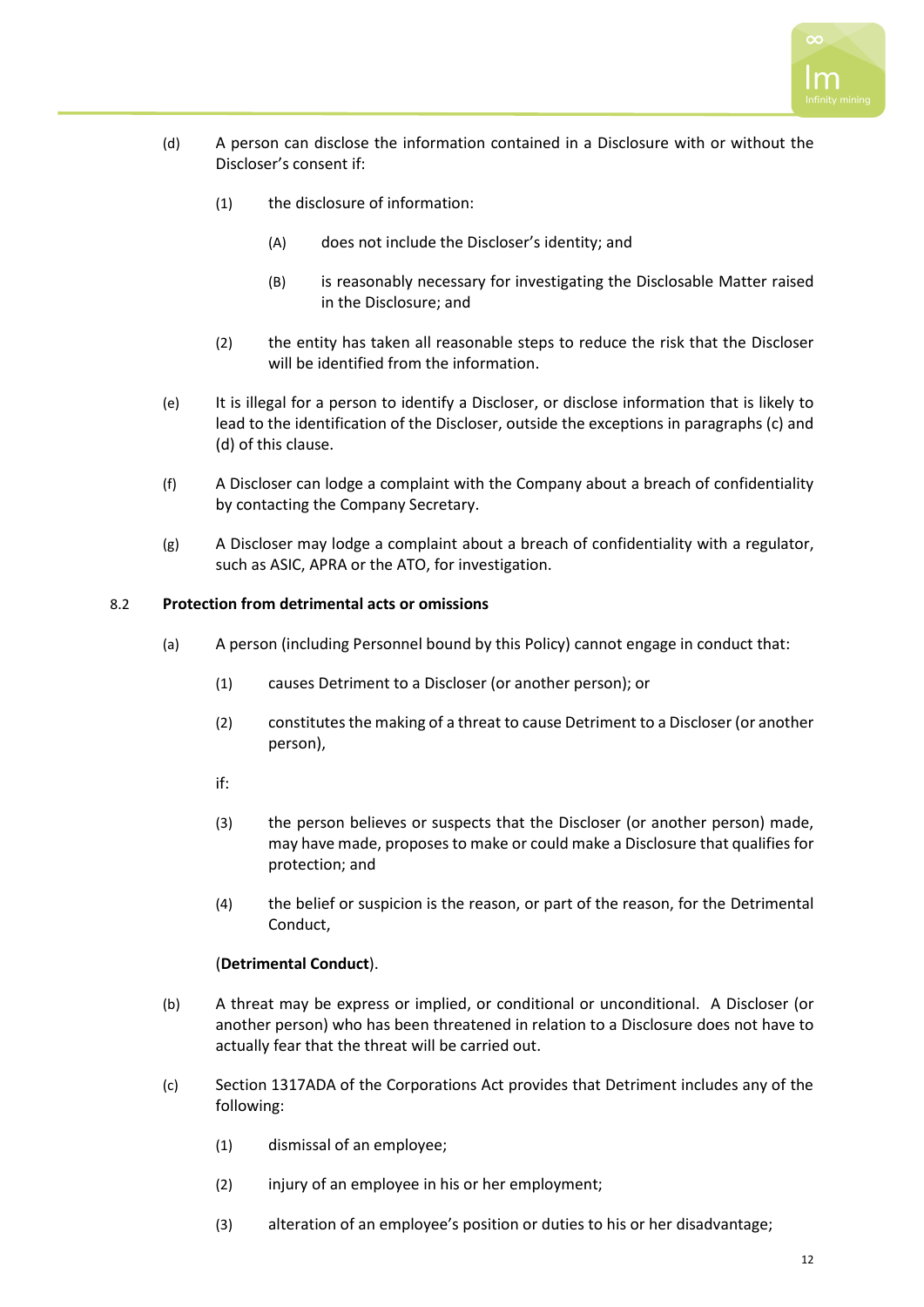

- (4) discrimination between an employee and other employees of the same
- (5) employer;
- (6) harassment or intimidation of a person;
- (7) harm or injury to a person, including psychological harm;
- (8) damage to a person's property;
- (9) damage to a person's reputation;
- (10) damage to a person's business or financial position; or
- (11) any other damage to a person.
- (d) The following actions are not Detrimental Conduct:
	- (1) administrative action that is reasonable for the purpose of protecting a Discloser from detriment (e.g. moving a Discloser who has made a Disclosure about their immediate work area to another office to prevent them from detriment); and
	- (2) managing a Discloser's unsatisfactory work performance, if the action is in line with the entity's performance management framework.

#### <span id="page-14-0"></span>8.3 **Compensation and other remedies**

- (a) A Discloser (or any other employee or person) can seek compensation and other remedies through the courts under sections 1317AD and 1317AE if they suffer loss, damage or injury from Detriment arising from a Disclosure.
- (b) Disclosers are encouraged to seek independent legal advice in relation to their right to compensation and other remedies.

#### <span id="page-14-1"></span>8.4 **Civil, criminal and administrative liability protection**

- (a) A Discloser is protected from any of the following in relation to their Disclosure:
	- (1) civil liability (e.g. any legal action against the Discloser for breach of an employment contract, duty of confidentiality or another contractual obligation);
	- (2) criminal liability (e.g. attempted prosecution of the Discloser for unlawfully releasing information, or other use of the Disclosure against the Discloser in a prosecution (other than for making a false Disclosure)); and
	- (3) administrative liability (e.g. disciplinary action for making the Disclosure).
- (b) The protections do not grant immunity for any misconduct a Discloser has engaged in that is revealed in their Disclosure.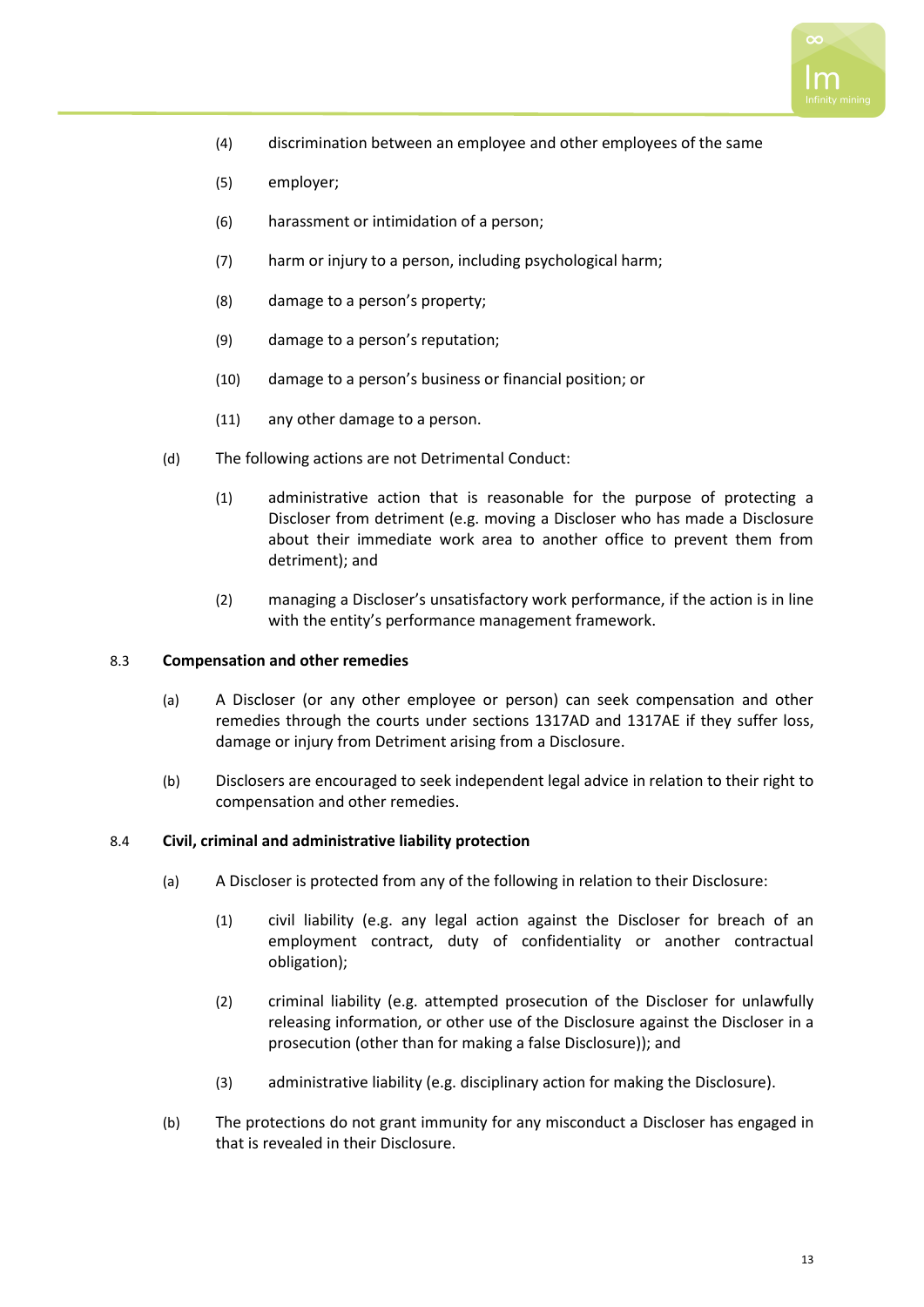

#### <span id="page-15-0"></span>**9. Anonymity and confidentiality**

- (a) The Company will implement measures to protect the anonymity of Disclosers where a Disclosure is made anonymously which may include the following:
	- (1) communication with the Discloser through an anonymised email addresses; and
	- (2) a Discloser may adopt a pseudonym for the purpose of their Disclosure.
- (b) The Company will keep the identity of a Discloser who has made a Disclosure under this Policy confidential and not disclose the Discloser's identity, or information that is likely to lead to the identification of the Discloser, to a third party, except as permitted by the Corporations Act as set out in clause [8.1\(c\)](#page-12-3) or [8.1\(d\)](#page-13-1) of this Policy.
- (c) Unauthorised disclosure by Personnel of:
	- (1) a Discloser's identity; or
	- (2) information that is likely to lead to the identification of that person,

shall be a breach of this Policy and may also be in breach of the Corporations Act.

(d) The Company may take disciplinary action against any Personnel who makes an unauthorised disclosure under this Policy.

#### <span id="page-15-1"></span>**10. Support and practical protection for Disclosers**

- (a) The Company's processes and procedures for supporting and protecting Disclosers are set out i[n Schedule](#page-21-0) 2.
- (b) The Company will not tolerate any form of Detrimental Conduct to a Discloser who has made a Disclosure or to a person who is subjected to such conduct because of the belief or suspicion that they have made a Disclosure.
- (c) The Company will take all reasonable steps to protect Disclosers from Detriment because they have made, are proposing to make or able to make a Disclosure under this Policy.
- (d) Personnel found to have caused or threatened to cause Detriment to a Discloser may be subject to disciplinary action including, in serious cases, dismissal.
- (e) A Discloser who believes they have suffered Detriment as a result of making a Disclosure may wish to submit a complaint in accordance with [Schedule](#page-21-0) 2.
- (f) A Discloser may seek independent legal advice or contact regulatory bodies, such as ASIC, APRA or the ATO, if they believe they have suffered Detriment.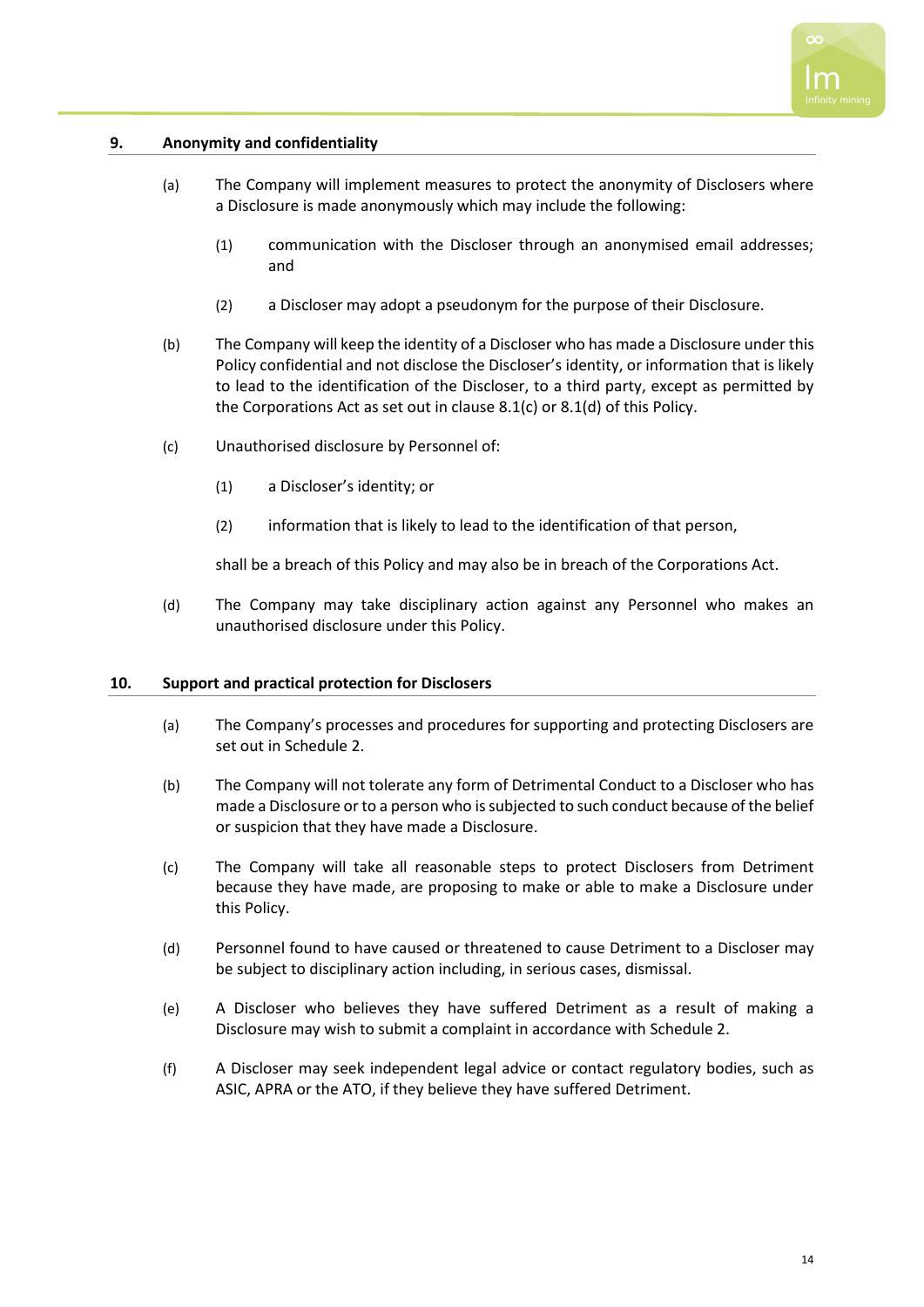

#### <span id="page-16-0"></span>**11. Handling and investigation of Disclosures**

#### <span id="page-16-1"></span>11.1 **Handling a Disclosure**

- (a) All Disclosures will be taken seriously and will be investigated as soon as practicable after they are received.
- (b) The Company will need to assess each Disclosure to determine whether:
	- (1) it qualifies for protection; and
	- (2) a formal, in-depth investigation is required.

#### <span id="page-16-2"></span>11.2 **Investigating a Disclosure**

- (a) Any investigation will be conducted in an objective and fair manner, and otherwise as is reasonable and appropriate having regard to the nature of the Disclosable Matter and the circumstances.
- (b) The Company may appoint a person to assist in the investigation of a Disclosure. Where appropriate, the Company will provide feedback to the Discloser regarding the progress and outcome of the investigation (subject to considerations of the privacy of those against whom allegations are made).
- (c) The key steps the Company will take in investigating Disclosures are set out in [Schedule](#page-22-0) 3.
- (d) Without a Discloser's consent, the Company cannot disclose information that is likely to lead to the identification of the Discloser as part of its investigation process - unless:
	- (1) the information does not include the Discloser's identity;
	- (2) the Company removes information relating to the Discloser's identity or other information that is likely to lead to the identification of the Discloser (e.g. the Discloser's name, position title (if applicable) and other identifying details); and
	- (3) it is reasonably necessary for investigating the issues raised in the Disclosure.

#### <span id="page-16-3"></span>11.3 **Factors the Company will consider**

If the Company determines that it will need to investigate a Disclosure, the Company will also need to determine:

- (a) the nature and scope of the investigation;
- (b) the person(s) within and/or outside the Company that should lead the investigation;
- (c) the nature of any technical, financial or legal advice that may be required to support the investigation; and
- (d) the timeframe for the investigation.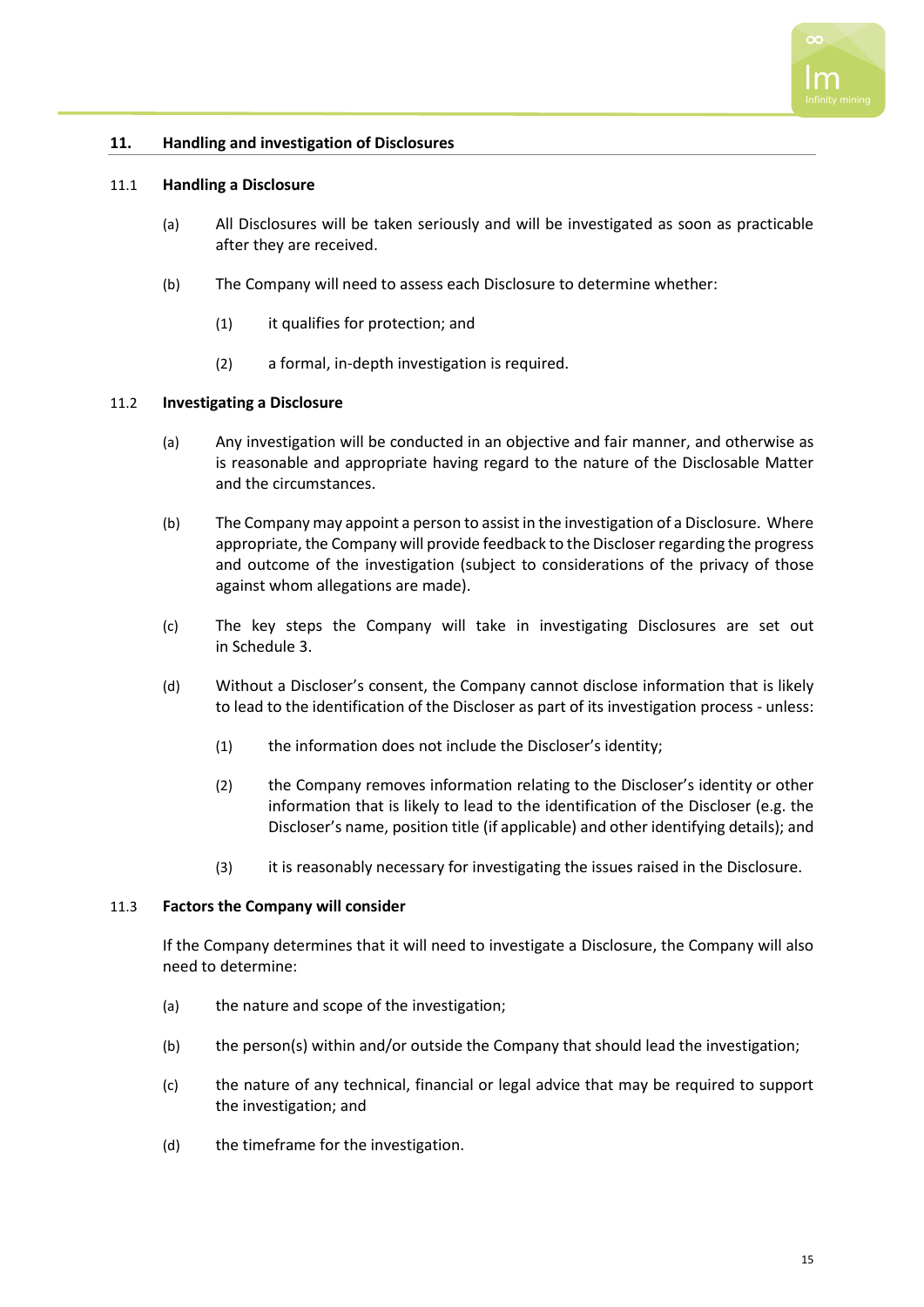

#### <span id="page-17-0"></span>11.4 **Limitations of the investigation process**

The Company may not be able to undertake an investigation if it is not able to contact the Discloser (e.g. if a Disclosure is made anonymously and the Discloser has refused to provide, or has not provided, a means of contacting them).

#### <span id="page-17-1"></span>11.5 **Keeping a Discloser informed**

- (a) The Company will provide acknowledgement of receipt of a Disclosure to the Discloser who made the Disclosure (subject to the Company being able to contact that person).
- (b) Subject to compliance with any legal requirements, a Discloser who makes a Disclosure will be provided with regular updates on the progress of the investigation, if the Discloser can be contacted (including through anonymous channels).
- (c) The frequency and timeframe of any update may vary depending on the nature of the Disclosure.
- (d) The Company will use reasonable efforts to provide updates to a Discloser during the key stages of the investigation, such as:
	- (1) when the investigation process has begun;
	- (2) while the investigation is in process; and
	- (3) after the investigation has been finalised.

#### <span id="page-17-2"></span>11.6 **How the investigation findings will be documented, reported internally and communicated to the Discloser**

- (a) A final report will record findings of the investigation and other action taken in respect of a Disclosure.
- (b) A final report will keep the identity of a Discloser confidential (unless the Discloser consents to the identification) by not referring to the Discloser by name or including details which may lead to the identification of the Discloser.
- (c) Notwithstanding this clause [11.6,](#page-17-2) the method for documenting and reporting the findings of an investigation will depend on the nature of the Disclosure.
- (d) A final report relating to the Board will be provided to the Chairman or to the chairman of the Audit Committee, as appropriate.
- (e) Final reports relating to executive leaders and internal audit team members will be provided to the chairman of the Audit Committee.
- (f) Updates and final reports relating to all other matters will be provided to the Audit Committee unless the Chairman of the Board or the chairman of the Audit Committee direct otherwise.
- (g) Reasonable efforts will then be made to communicate the conclusion and findings of the investigation and any other action taken in respect of a Disclosure to the Discloser. There may be circumstances where it may not be appropriate to provide details of the outcome of an investigation to the Discloser.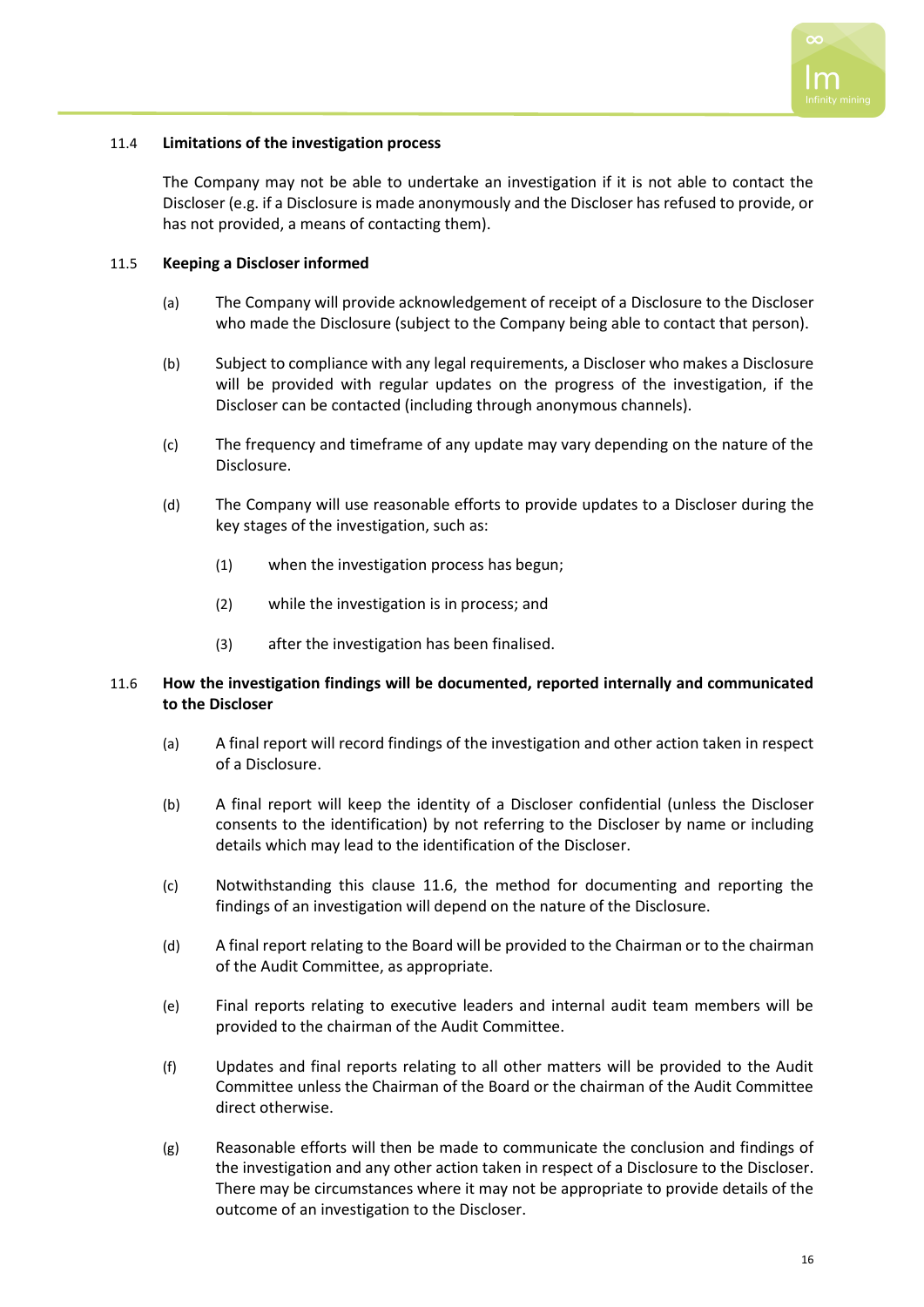

#### <span id="page-18-0"></span>**12. Fair treatment of employees**

- (a) The Company will adopt the following measures for ensuring fair treatment of employees mentioned in a Disclosure:
	- (1) Disclosures will be handled confidentially, when it is practical and appropriate in the circumstances;
	- (2) each Disclosure will be assessed and may be the subject of an investigation;
	- (3) the objective of an investigation is to determine whether there is enough evidence to substantiate or refute the matters reported;
	- (4) when an investigation needs to be undertaken, the process will be objective, fair and independent;
	- (5) an employee who is the subject of a Disclosure will be advised about the subject matter of the Disclosure as and when required by principles of natural justice and procedural fairness and prior to any actions being taken—for example, if the Disclosure will be the subject of an investigation; and
	- (6) an employee who is the subject of a Disclosure may contact the entity's support services (e.g. counselling).
- (b) Subject to compliance with any legal requirements, an employee who is the subject of a Disclosure has the right to:
	- (1) be informed as to the substance of the allegations;
	- (2) be given a reasonable opportunity to put their case (either orally or in writing) to the Company; and
	- (3) be informed of the findings in respect of the Disclosure.

#### <span id="page-18-1"></span>**13. Access to Policy, training and awareness**

#### <span id="page-18-2"></span>13.1 **How Policy will be made available**

- (a) The Company will make this Policy available to Personnel by:
	- (1) publishing the Policy on the Company intranet or other suitable communication platform;
	- (2) publishing the Policy on the Company's website;
	- (3) publishing the Policy on staff noticeboards (if applicable);
	- (4) providing the Policy to new employees on commencement of their employment with the Company; and
	- (5) providing in-house training and induction on Company policies and procedures to Personnel from time to time as deemed appropriate by the Company.
- (b) Personnel may also request a copy of this Policy from their manager.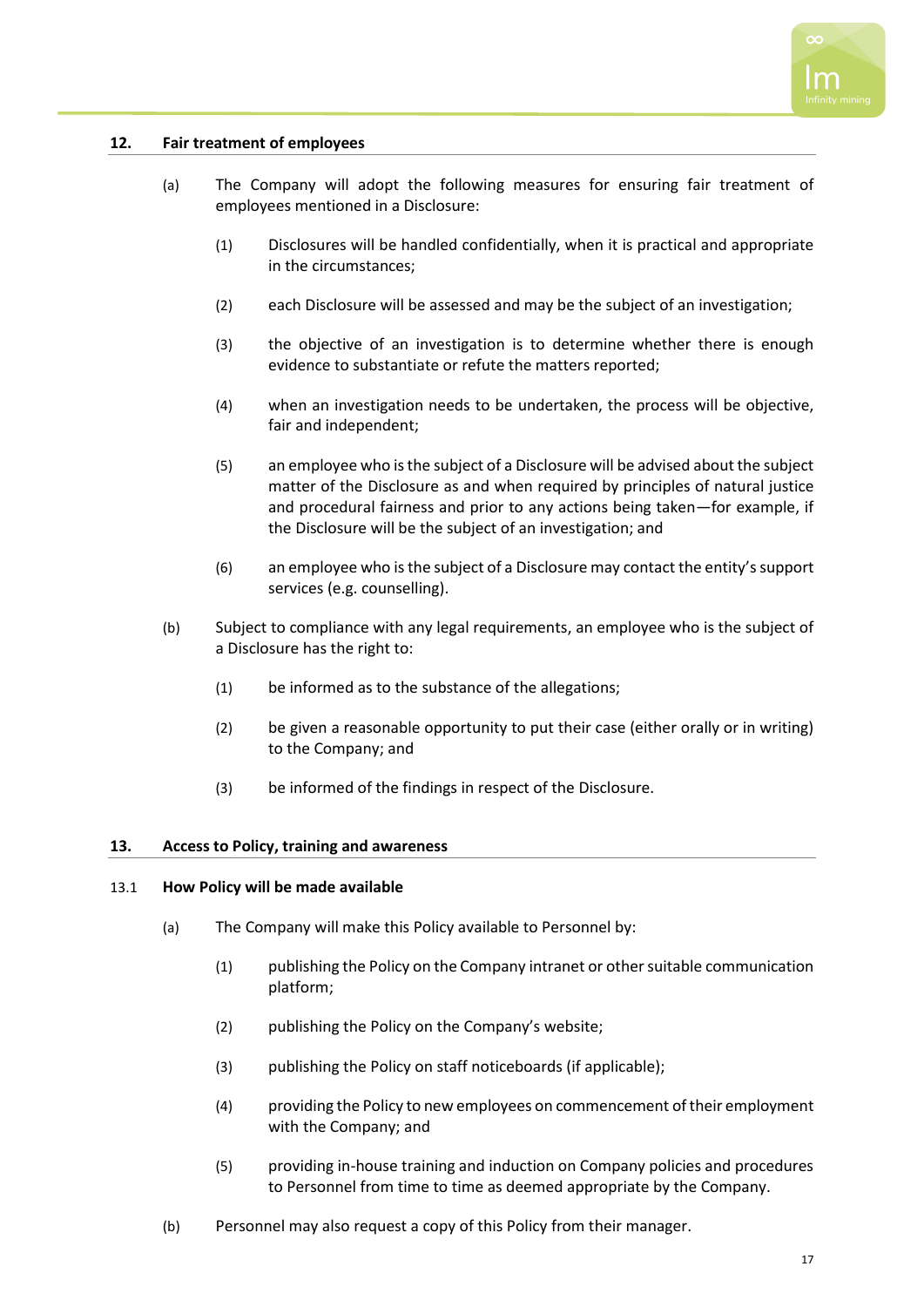

#### <span id="page-19-0"></span>13.2 **Training and awareness**

The Company will provide or arrange for the provision of relevant training:

- (a) to Personnel, to ensure they understand the requirements of this Policy and their rights and obligations in connection with this Policy; and
- (b) to Officers, Senior Managers and other Eligible Recipients of the Company, to ensure they understand how to properly respond to Disclosures received under this Policy.

#### <span id="page-19-1"></span>**14. Policy management**

#### <span id="page-19-2"></span>14.1 **Policy review**

- (a) The Board has ultimate responsibility for the protection of Disclosers.
- (b) The Board is the governing body to which all Disclosures and investigations are provided, and where the ultimate decision-making power in respect of the reports and investigations resides.
- (c) Approval of this Policy is vested with the Board.
- (d) Reviews of this Policy are the responsibility of the Board, and will be conducted annually. This is to ensure that the Policy remains consistent with the Corporations Act and all other relevant legislative and regulatory requirements, as well as the changing nature of the Company.

#### <span id="page-19-3"></span>14.2 **Policy revision and distribution**

| <b>Version</b>                 | 1                 |  |
|--------------------------------|-------------------|--|
| Date approved                  | 27 September 2021 |  |
| <b>Description of revision</b> |                   |  |
| <b>Effective Date</b>          | 27 September 2021 |  |
| <b>Review Period</b>           | Yearly            |  |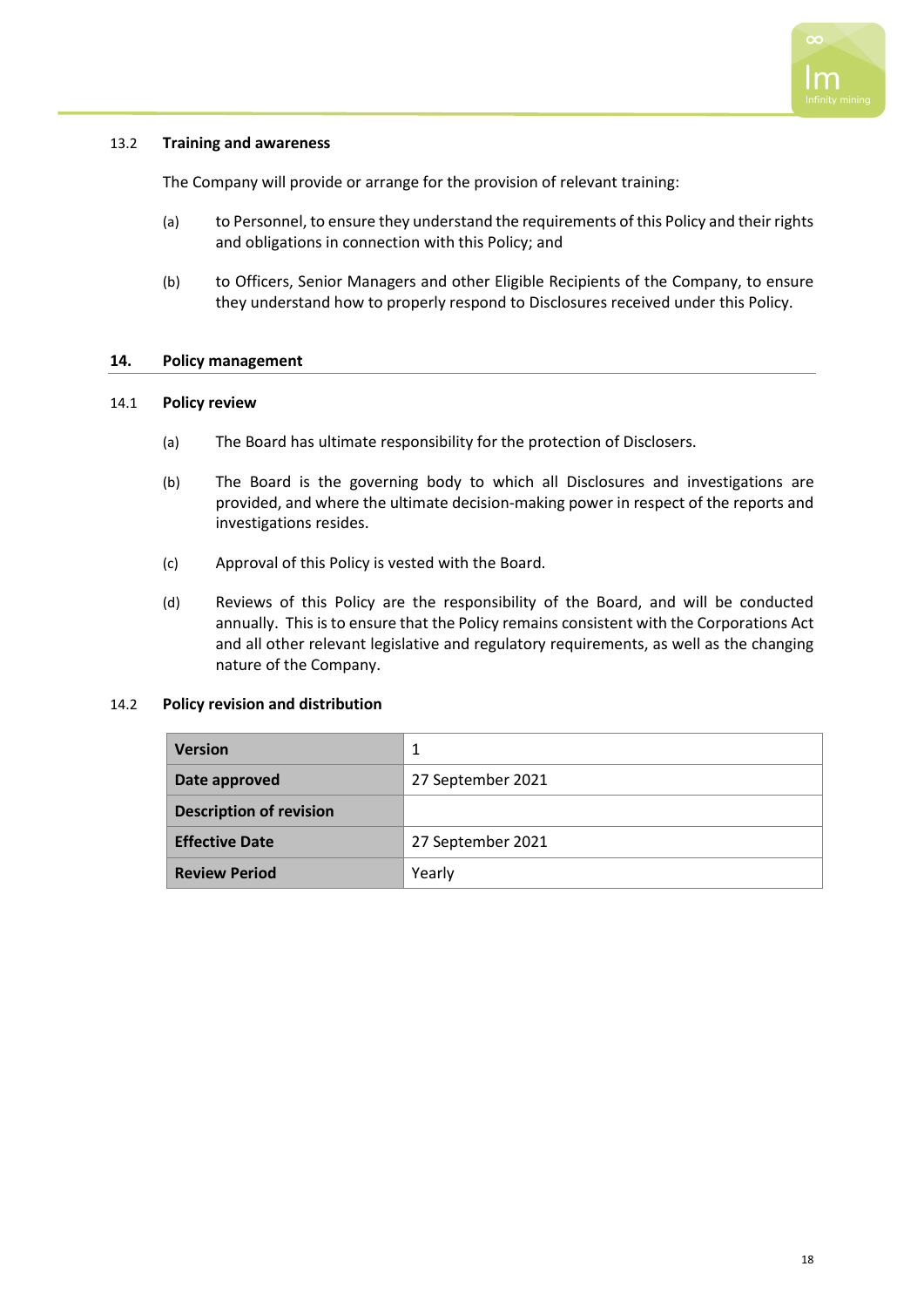

## <span id="page-20-0"></span>**Schedule 1** - Contact details for Eligible Recipients

| <b>Eligible</b><br><b>Recipient</b>                  | <b>Contact details</b>                                                                                                                                                                               |
|------------------------------------------------------|------------------------------------------------------------------------------------------------------------------------------------------------------------------------------------------------------|
| Executive<br>Chairman                                | By emailing the Whistleblower report template (see Schedule 5) to Joe Phillips,<br>jphillips@infinitymining.com.au.                                                                                  |
|                                                      | By telephoning (07) 3221 1796 and asking for the Executive Chairman. The<br>questions in the Whistleblower report template (see Schedule 5) will be asked and<br>recorded by the Executive Chairman. |
|                                                      | By posting the Whistleblower report template (see Schedule 5) to PO Box 1148,<br>Milton, QLD 4064 Australia, addressed to the Executive Chairman, Infinity Mining<br>Limited.                        |
| Company<br>Secretary                                 | By emailing the Whistleblower report template (see Schedule 5) to Mima<br>Wirakara, mwirakara@infinitymining.com.au.                                                                                 |
|                                                      | By telephoning (07) 3221 1796 and asking for the Company Secretary. The<br>questions in the Whistleblower report template (see Schedule 5) will be asked and<br>recorded by the Company Secretary.   |
|                                                      | By posting the Whistleblower report template (see Schedule 5) to PO Box 1148,<br>Milton, QLD 4064 Australia, addressed to the Company Secretary, Infinity Mining<br>Limited.                         |
| A Director or<br>the Board<br>of<br><b>Directors</b> | By posting the Whistleblower report template (see Schedule 5) to PO Box 1148,<br>Milton, QLD 4064 Australia, addressed to the specific Director of the Board of<br>Directors.                        |
|                                                      | The Board of Directors are identified on Company's website at the following<br>address: https://www.infinitymining.com.au/about/board                                                                |

Contact details for Eligible Recipients within the Company.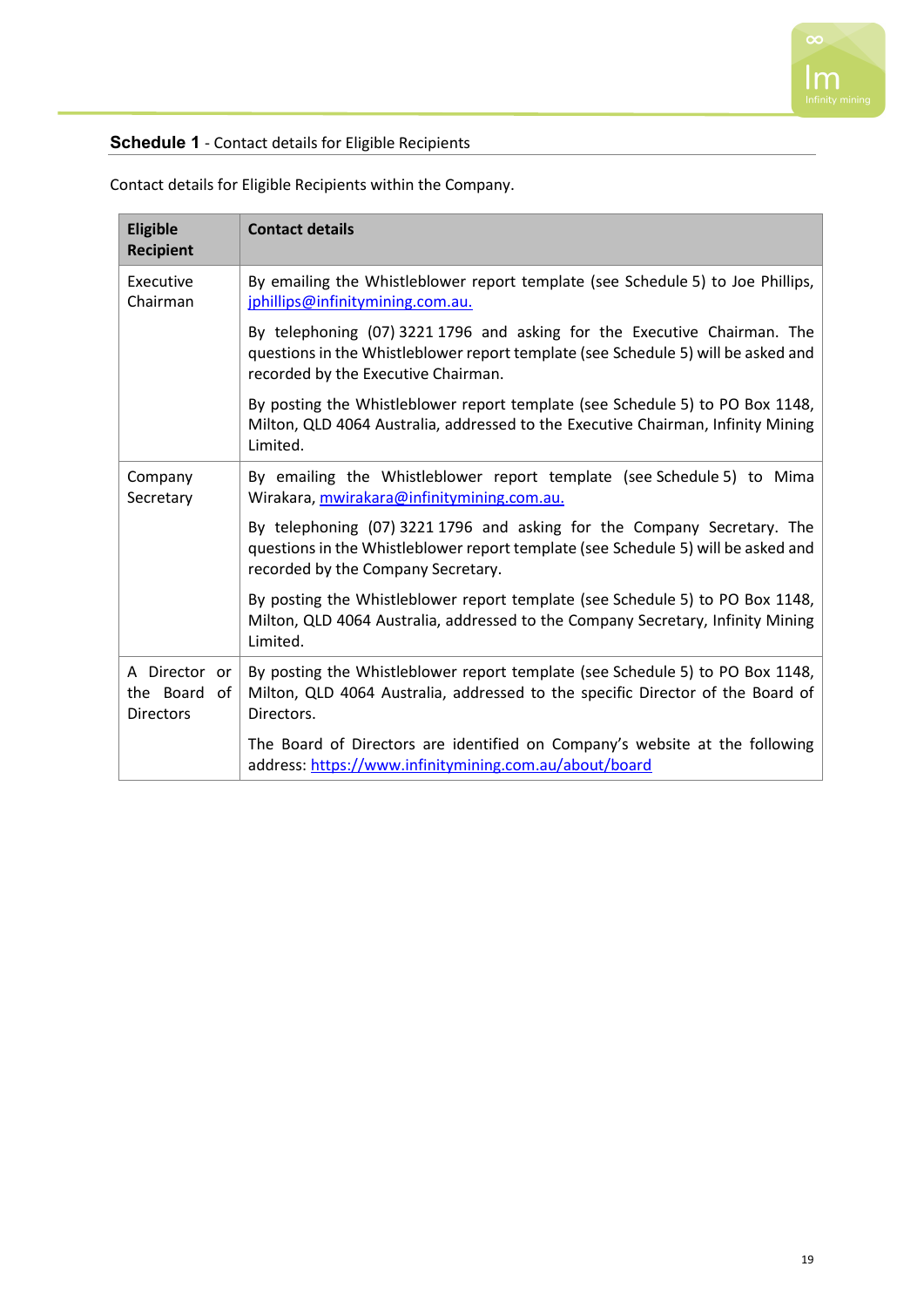

#### <span id="page-21-0"></span>**Schedule 2** - Processes and procedures for protecting whistleblowers

#### 1. **Identity protection (confidentiality)**

- 1.1 The Company will adopt the following measures to reduce the risk that the Discloser will be identified from the information contained in a Disclosure:
	- (a) All personal information or reference to the Discloser witnessing an event will be redacted.
	- (b) The Discloser will be referred to in a gender-neutral context.
	- (c) Where possible, the Discloser will be contacted to help identify certain aspects of their Disclosure that could inadvertently identify them.
	- (d) Disclosures will be handled and investigated by qualified staff.
- 1.2 The Company will adopt the following secure record-keeping and information-sharing processes in relation to Disclosures:
	- (a) All paper and electronic documents and other materials relating to Disclosures will be stored securely.
	- (b) Access to all information relating to a Disclosure will be limited to those directly involved in managing and investigating the Disclosure.
	- (c) Only a restricted number of people who are directly involved in handling and investigating a Disclosure will be made aware of a Discloser's identity (subject to the Discloser's consent) or information that is likely to lead to the identification of the Discloser.
	- (d) Communications and documents relating to the investigation of a Disclosure will not to be sent to an email address or to a printer that can be accessed by other staff.
	- (e) Each person who is involved in handling and investigating a Disclosure will be reminded about the confidentiality requirements, including that an unauthorised Disclosure of a Discloser's identity may be a criminal offence.

#### 2. **Protection from Detrimental Acts or omissions**

- (a) The Company adopts and regularly reviews the internal processes it has in place intended to protect Disclosers from Detriment.
- (b) The Company will conduct an assessment of the risk of Detriment against a Discloser and subject to that assessment, will take appropriate action as set out below.
- (c) In conducting an assessment of the risk, the Company will review and consult with the Discloser about possible actions to protect the Discloser from risk of Detriment - for example, the Company may allow the Discloser to perform their duties from another location, reassign the Discloser to another role at the same level, make other modifications to the Discloser's workplace or the way they perform their work duties, or reassign or relocate other staff involved in the Disclosable Matter.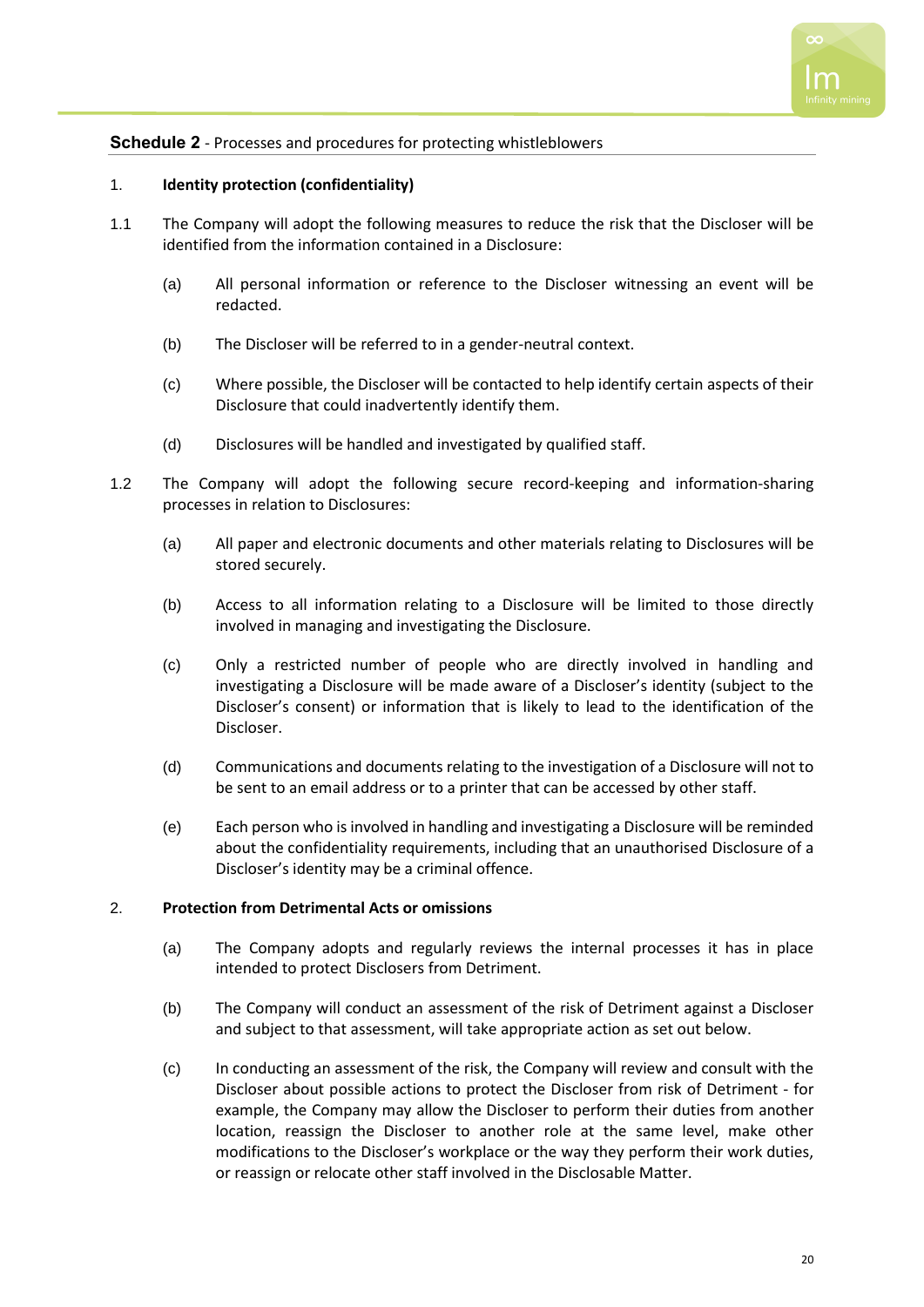

- (d) The Company will, subject to the terms of this Policy, notify the appropriate Personnel in management who need to be aware of the Disclosure refreshing them about their responsibilities under the law, including to:
	- (1) maintain the confidentiality of a Discloser;
	- (2) address the risks of isolation or harassment;
	- (3) manage conflicts; and
	- (4) ensure fairness when managing the performance of, or taking other management action relating to, a Discloser.
- (e) Where appropriate, the Company will also discuss with a Discloser support services available to the Discloser that relate to the Discloser's involvement in the Disclosable Matter the subject of their Disclosure, including for example access to:
	- (1) a formal employee assistance program;
	- (2) privately arranged counselling; or
	- (3) other professional or legal services.
- (f) The Company will also, as appropriate, discuss with the Discloser strategies to help the Discloser deal with their involvement in the Disclosable Matter the subject of their Disclosure.
- (g) Where the Discloser is an employee, the Company will also draw the Discloser's attention to other policies it has in place which relate to employee support services.
- (h) If as a Discloser you think you have suffered Detriment, you can lodge a complaint with the Company by contacting the Company Secretary.
- (i) The Company will seek to manage a complaint of this kind in a way consistent with the Company's existing grievance handling, complaint management or dispute resolution processes.
- (j) The complaint may be investigated as a separate matter by Personnel who are not involved in dealing with Disclosures, in a similar manner to the process for investigating Disclosures set out in [Schedule](#page-22-0) 3 of this Policy. The investigation findings will be provided to the Board or Audit Committee.
- (k) If the Company is satisfied that the complaint is substantiated, then the Company will take appropriate restorative action, which could involve any of the following:
	- (1) disciplinary action;
	- (2) allowing the Discloser to take extended leave;
	- (3) developing a career development plan for the Discloser that includes new training and career opportunities; or

<span id="page-22-0"></span>an offer of compensation or other remedies.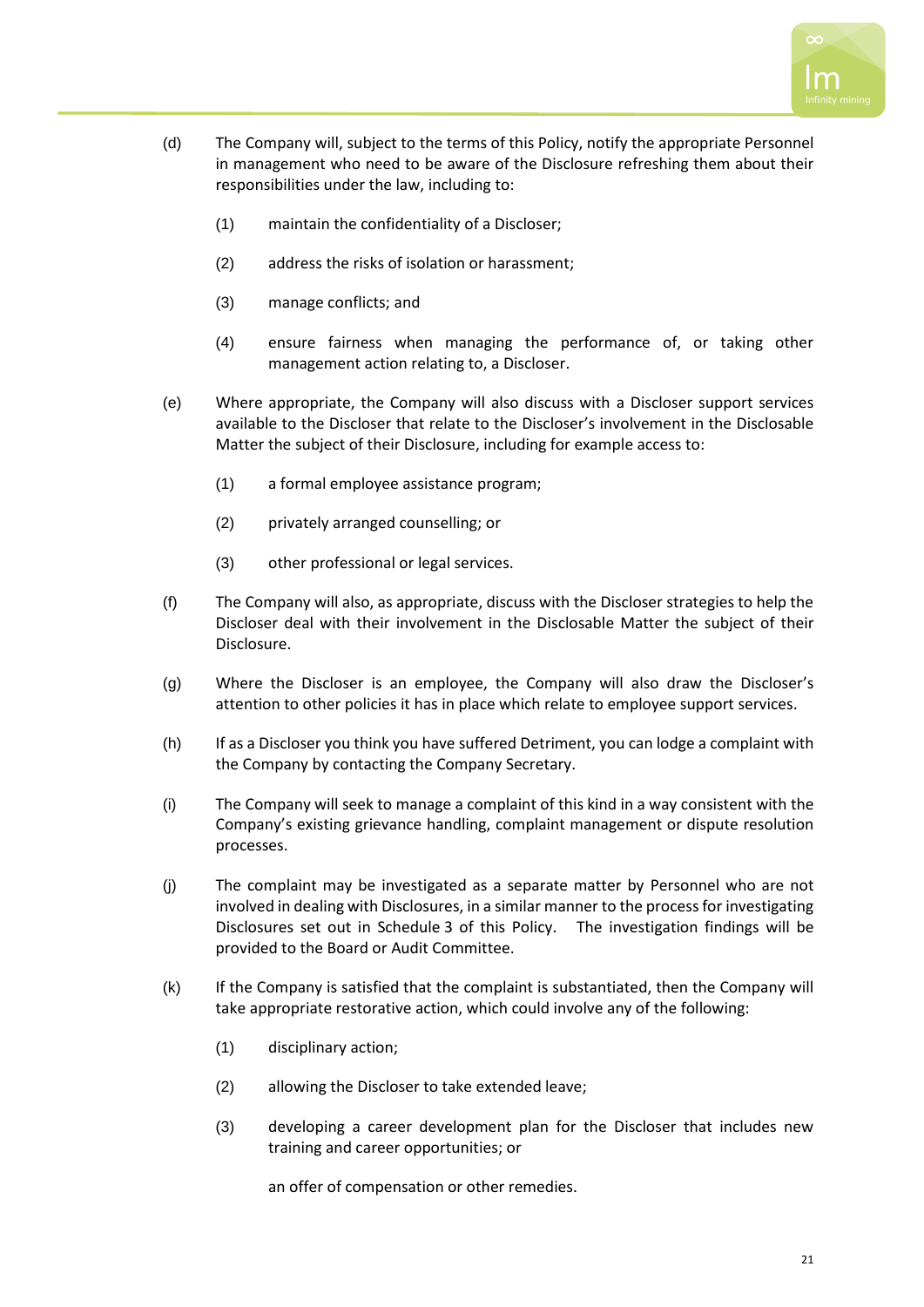

#### <span id="page-23-0"></span>**Schedule 3** - Investigation process

The way in which the Company will investigate a Disclosure will depend upon the circumstances.

#### 1. **Purpose**

The purpose of an investigation will be to determine, as far as it is possible to do, the facts alleged in the Disclosure and all other relevant circumstances, to enable the Company to decide what action should be taken in response to the Disclosure. In each case the process will involve the collection of relevant data, including potentially through interview of witnesses and potential witnesses.

#### 2. **Who will conduct the investigation?**

The Company will decide who should conduct the investigation, potentially after seeking and with the benefit of legal advice. Possibilities include:

- (a) the conduct of an internal investigation by an appropriate member or members of the Company's staff;
- (b) the appointment of an external investigator to conduct an investigation at arm's length from the Company;
- (c) the conduct of an investigation by solicitors appointed by the Company to advise the Company in relation to the Disclosure;

or a combination of these.

#### 3. **Types of investigation**

Upon receipt of a Disclosure the Company will make an initial assessment about the type of investigation required, potentially after seeking and with the benefit of legal advice. Possibilities include:

- (a) A preliminary enquiry to determine whether there are specific factual allegations capable of response. A preliminary enquiry may lead to a more fulsome investigation, as below;
- (b) An investigation 'on the papers' in which the appointed investigator will make findings after an examination of documentary evidence only, with no or limited interview of witnesses. An investigation on the papers may lead to a more comprehensive investigation;
- (c) A full or formal investigation involving interviews of witnesses and potential witnesses and the production of signed witness statements.

#### 4. **Investigation outcomes**

The usual outcome of an investigation will be the production, by the investigator, of a written investigation report, setting out the findings of the investigation.

The Company will use and rely upon the investigation report to make ongoing decisions about how to deal with the Disclosure that prompted the investigation and the matters raised by it.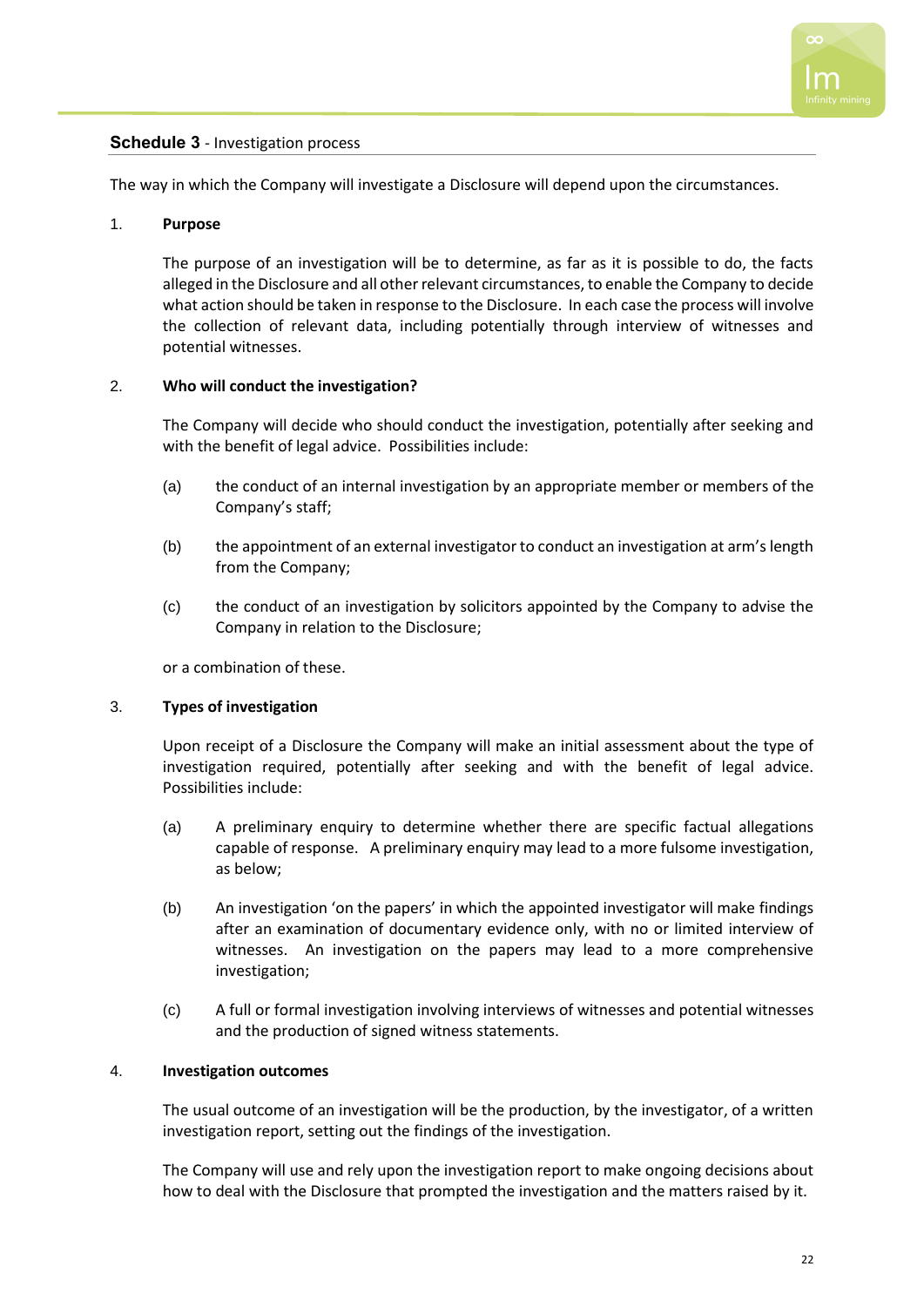

The extent to which, if at all, and to whom, the content of an investigation report will be publicised will vary according to the circumstances. Due to the sensitive nature of the matters with which this Policy is concerned some level of confidentiality will almost always apply. In some cases an investigation report will be legally protected from disclosure by legal professional privilege.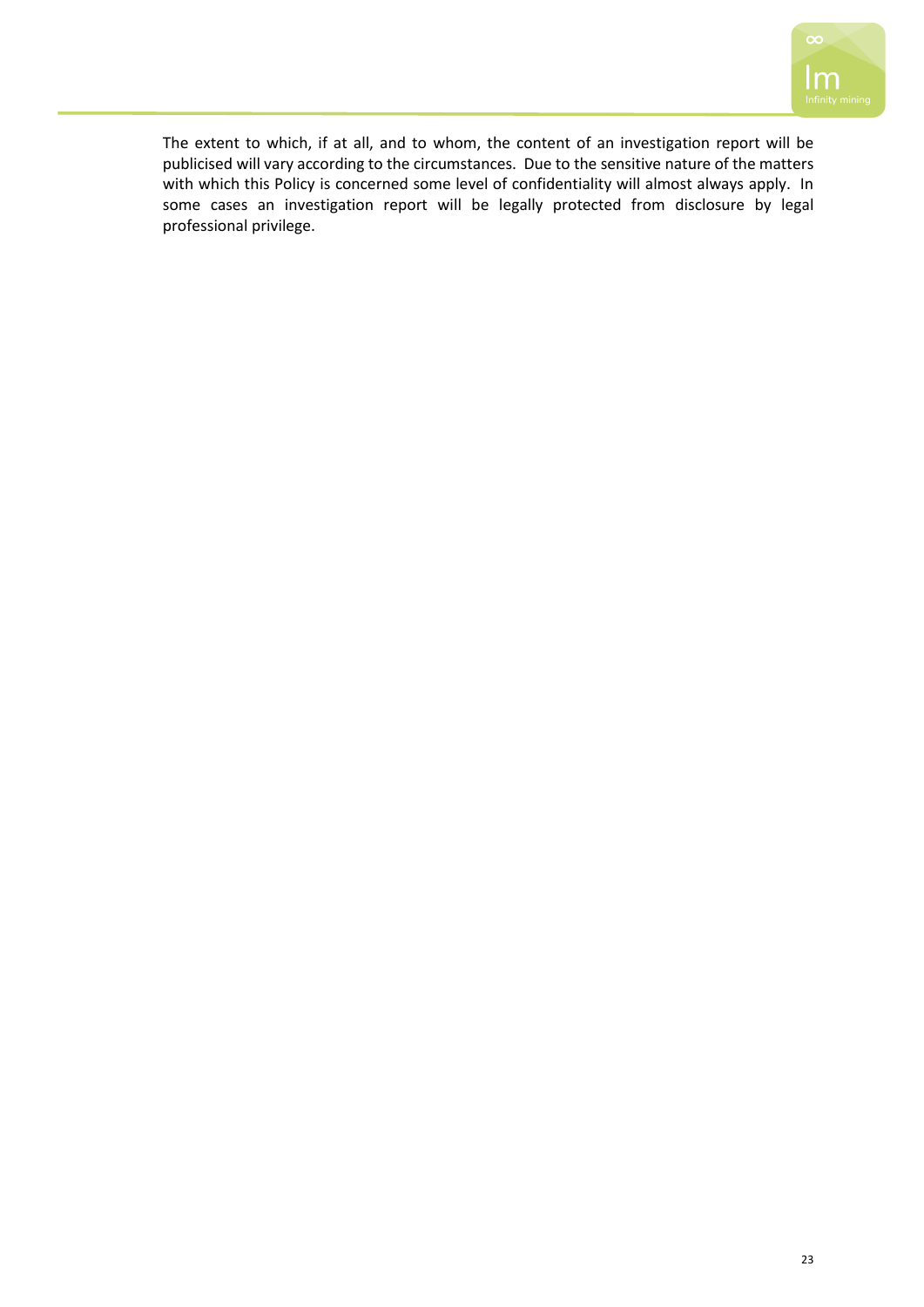

#### <span id="page-25-0"></span>**Schedule 4** - Protections under the Taxation Administration Act

- <span id="page-25-2"></span><span id="page-25-1"></span>1. The Taxation Administration Act gives special protection to disclosures about a breach of any Australian tax law by the Company or misconduct in relation to the Company's tax affairs if the following conditions are satisfied:
	- (a) the whistleblower is or has been:
		- (1) an officer or employee of the Company;
		- (2) an individual who supplies goods or services to the Company or an employee of a person who supplies goods or services to the Company (whether paid or unpaid);
		- (3) an individual who is an associate of the Company;
		- (4) a spouse, child, dependent or dependent of the spouse of any individual referred to at paragraph[s \(1\)](#page-25-1) to [\(3\)](#page-25-2) above; and
	- (b) the disclosure is made to:
		- (1) one of the following persons in relation to the Company (**Eligible Recipient**):
			- (A) an Officer, Senior Manager or employee who has functions or duties relating to tax affairs of the body corporate;
			- (B) an auditor of the Company (or a member of that audit team);
			- (C) a registered tax agent or BAS agent (within the meaning of the *Tax Agent Services Act 2009* (Cth)) who provides tax or BAS services to the Company;
			- (D) a person or body authorised by the Company to receive disclosures that may qualify for protection under Part IVD of the Taxation Administration Act;
		- (2) the Commissioner of Taxation; or
		- (3) a legal practitioner for the purpose of obtaining legal advice or legal representation in relation to the operation of the whistleblower provisions in the Taxation Administration Act; and
	- (c) if the report is made to an Eligible Recipient, the whistleblower:
		- (1) has reasonable grounds to suspect that the information indicates misconduct, or an improper state of affairs or circumstances, in relation to the tax affairs of the Company or an associate of that company; and
		- (2) considers that the information may assist the Eligible Recipient to perform functions or duties in relation to the tax affairs of the Company or an associate (within the meaning of section 318 of the *Income Tax Assessment Act 1936* (Cth)) of the Company; and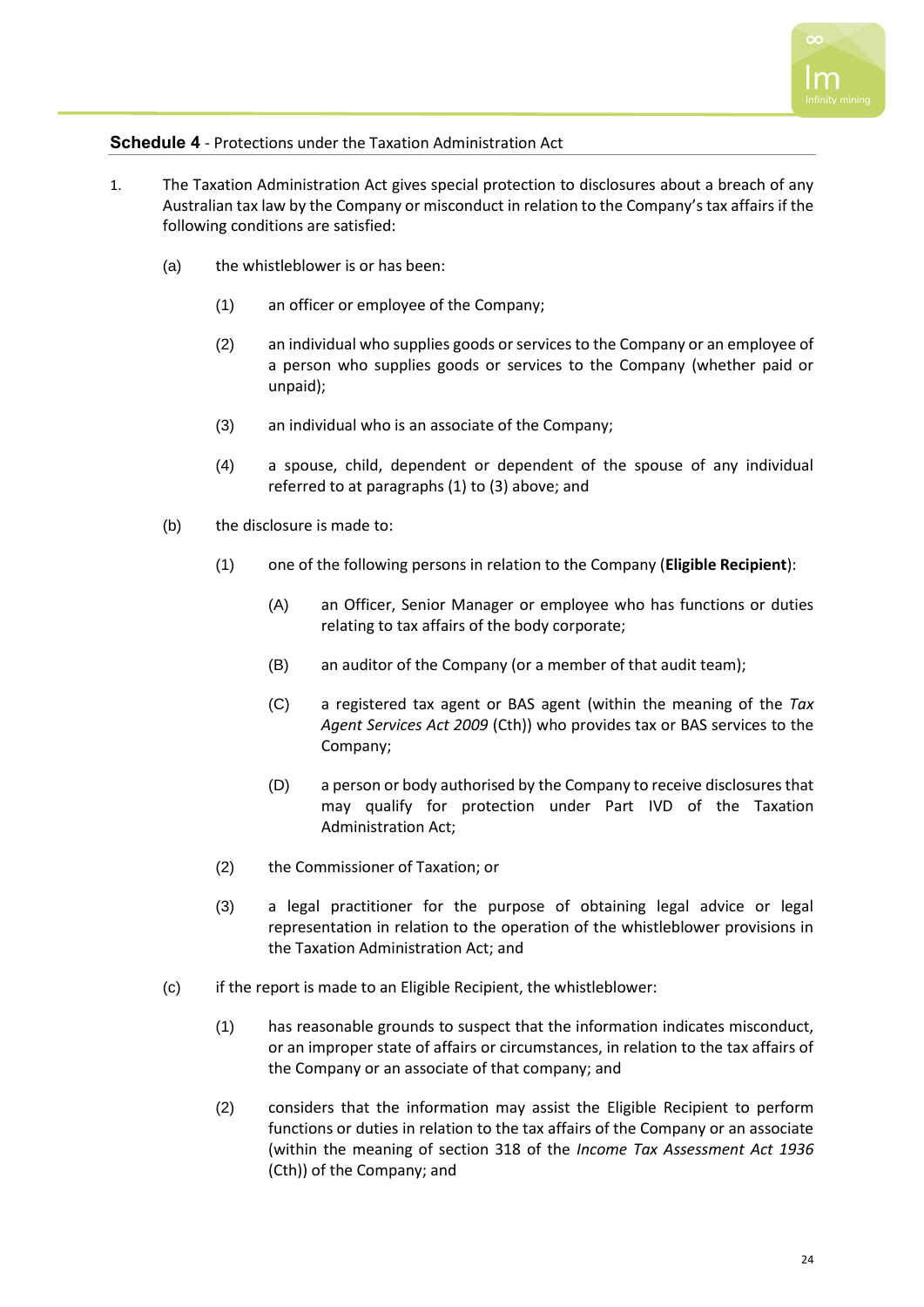

- (d) if the disclosure is made to the Commissioner of Taxation, the whistleblower considers that the information may assist the Commissioner to perform his or her functions under a taxation law in relation to the Company or an associate of the Company.
- 2. The Company's external auditor as at the date of this Policy is Nexia.
- 3. The Company's tax agent as at the date of this Policy is Nexia Brisbane Business Advisory Pty Ltd.
- 4. The protections given by the Taxation Administration Act when these conditions are met are:
	- (a) the whistleblower is not subject to any civil, criminal or administrative liability (including disciplinary action) for making the disclosure;
	- (b) no contractual or other remedies may be enforced, and no contractual or other right may be exercised, against the whistleblower on the basis of the disclosure;
	- (c) where the disclosure was made to the Commissioner of Taxation, the disclosure is not admissible against the whistleblower in criminal proceedings or in proceedings for the imposition of a penalty, other than proceedings in respect of the falsity of the information;
	- (d) anyone who causes or threatens to cause detriment to a whistleblower or another person in the belief or suspicion that a disclosure has been made, or may have been made, proposes to or could be made, may be guilty of an offence and liable to pay damages;
	- (e) a whistleblower's identity cannot be disclosed to a Court or tribunal except where considered necessary;
	- (f) the person receiving the report commits an offence if they disclose the substance of the report or the whistleblower's identity, without the whistleblower's consent, to anyone except the Commissioner of Taxation, the Australian Federal Police, a prescribed body or a legal practitioner for the purpose of obtaining legal advice or representation in relation to the disclosure; and
	- (g) unless the whistleblower has acted unreasonably or vexatiously, a whistleblower cannot be ordered to pay costs in any legal proceedings in relation to a disclosure.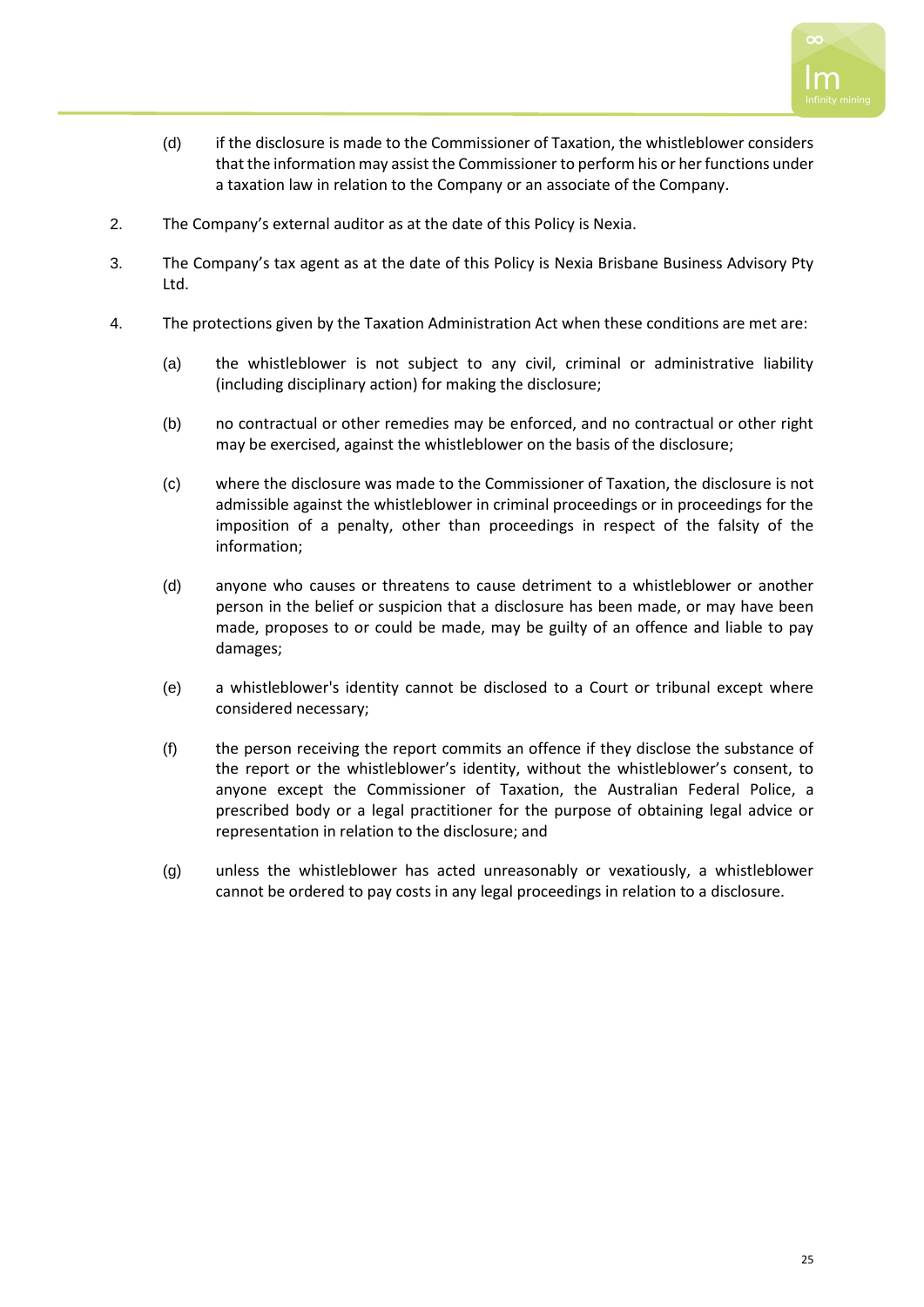

#### 5. Confidentiality

If a disclosure is made, the identity of the discloser will be kept confidential unless one of the following exceptions applies:

- (a) the discloser consents to the disclosure of their identity;
- (b) disclosure of details that might reveal their identity is reasonably necessary for the effective investigation of the allegations;
- (c) the concern is reported to the Commissioner of Taxation or the Australian Federal Police; or
- (d) the concern is raised with a legal practitioner for the purpose obtaining legal advice or representation in relation to the operation of the whistleblower provisions under the Taxation Administration Act.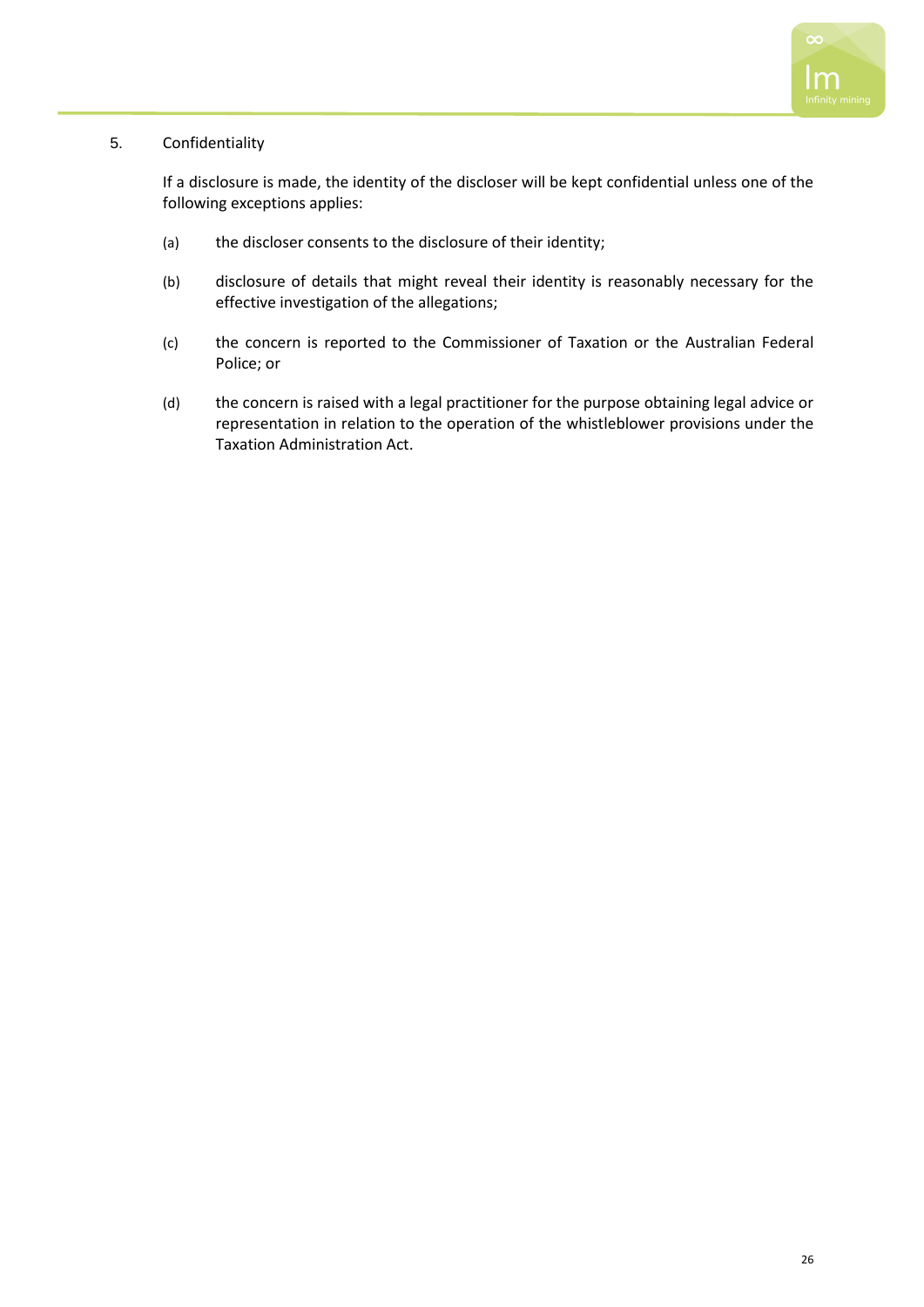

### <span id="page-28-0"></span>**Schedule 5** - Whistleblower Report

Please make sure you report as much information as possible. This is a guide only, please feel free to provide additional information as you see fit.

|             | <b>Brief Description:</b>                                 |                                                                                                                                                                         |
|-------------|-----------------------------------------------------------|-------------------------------------------------------------------------------------------------------------------------------------------------------------------------|
|             | Please select the category of this report                 | <b>27 Theft, misappropriation</b><br><b>图 Fraud</b><br><b>2 Dishonesty</b><br><b>2 Harassment</b><br><b>2 Unethical Activities</b><br><b>2 Workplace safety hazards</b> |
| Description | What has taken place and by whom                          |                                                                                                                                                                         |
|             | When did the action take place                            |                                                                                                                                                                         |
|             | Where did the action take place                           |                                                                                                                                                                         |
|             | Are there any witnesses, if so, please<br>provide details |                                                                                                                                                                         |